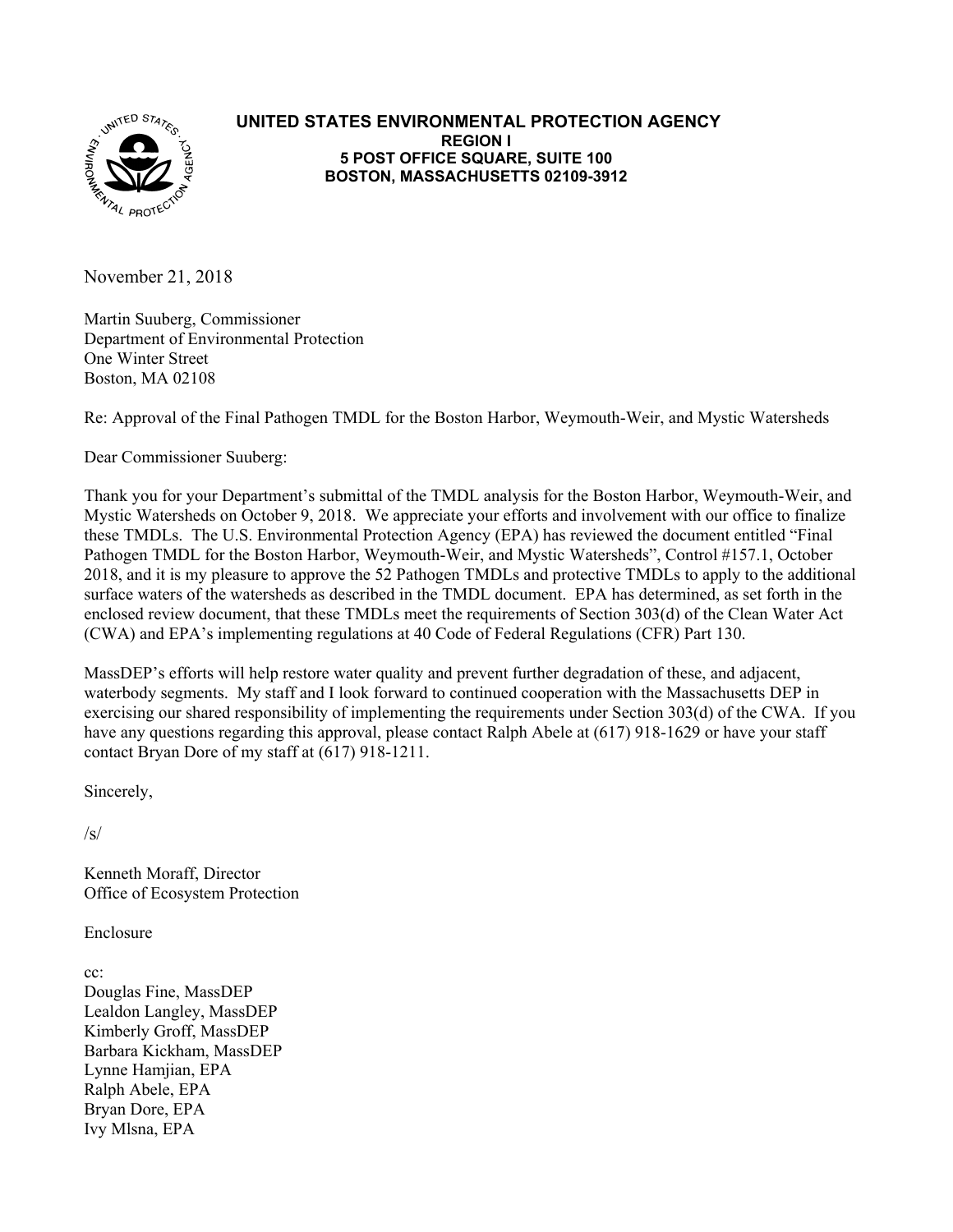### **EPA NEW ENGLAND'S TMDL REVIEW**

- **DATE:** November 21, 2018
- **TMDL:** Final Pathogen TMDL for the Boston Harbor, Weymouth-Weir, and Mystic **Watersheds**

**STATUS:** Final

**IMPAIRMENT/POLLUTANT**: 52 Pathogen TMDLs (See Table 4-4, TMDL document)

**BACKGROUND:** EPA Region 1 received the *Final Pathogen Total Maximum Daily Loads for Boston Harbor, Weymouth-Weir, and Mystic Watersheds* (Control Number: CN 157.1) with a transmittal letter dated October 9, 2018. In addition to the Final Pathogen TMDL itself, the submittal included, either directly or in reference, the following documents:

- Public Meeting Information and Response to Comments, Appendix B
- Massachusetts Surface Water Quality Standards (WQS)
- Massachusetts Year 2014 Integrated List of Waters: Final Listing of the Condition of Massachusetts' Waters Pursuant to Sections 305(b), 314 and 303(d) of the Clean Water Act (CN 450.1), December 2015. <http://www.mass.gov/eea/docs/dep/water/resources/07v5/14list2.pdf>
	- U.S. EPA Memorandum: *Establishing Total Maximum Daily Load (TMDL) Wasteload Allocations (WLAs) for Stormwater Sources and NPDES Permit Requirements Based on Those WLAs*
- U.S. EPA November 26, 2014 Memorandum: *Revisions to the November 22, 2002 Memorandum "Establishing Total Maximum Daily Load (TMDL) Wasteload Allocations (WLAs) for Stormwater Sources and NPDES Permit Requirements Based on Las"*

The following review explains how the TMDL submission meets the statutory and regulatory requirements of TMDLs in accordance with § 303(d) of the Clean Water Act and EPA's implementing regulations in 40 CFR Part 130.

**REVIEWERS:** Bryan Dore (617-918-1211) e-mail: [dore.bryan@epa.gov](mailto:dore.bryan@epa.gov)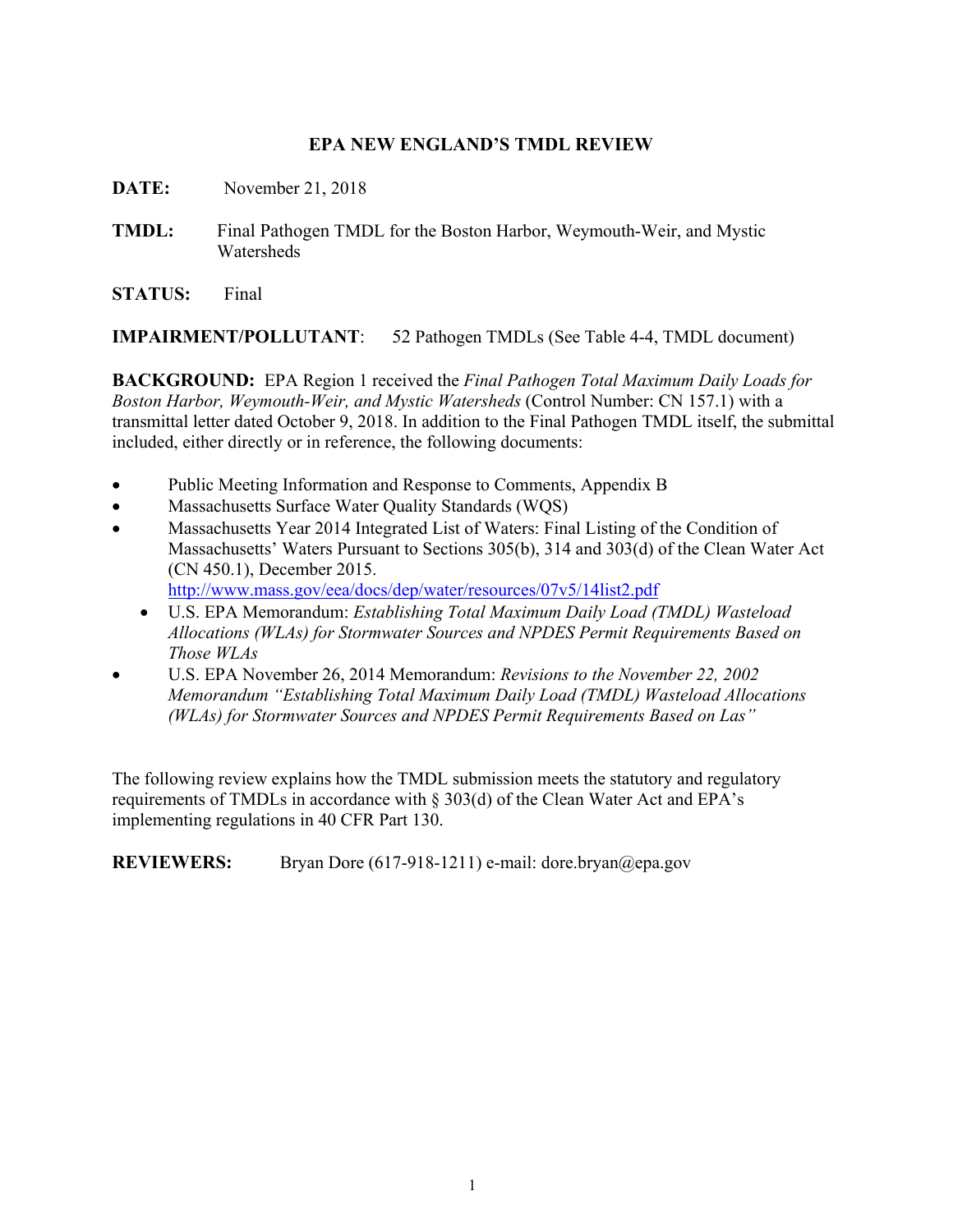# **REVIEW ELEMENTS OF TMDLs**

 *Section 303(d) of the Clean Water Act (CWA) and EPA's implementing regulations at 40 C.F.R. § 130 describe the statutory and regulatory requirements for approvable TMDLs. The following information is generally necessary for EPA to determine if a submitted TMDL fulfills the legal requirements for approval under Section 303(d) and EPA regulations, and should be included in the submittal package. Use of the verb "must" below denotes information that*  is required to be submitted because it relates to elements of the TMDL required by the CWA and by regulation.

## **1. Description of Waterbody, Pollutant of Concern, Pollutant Sources and Priority Ranking**

 *of concern and the priority ranking of the waterbody. The TMDL submittal must include a description of the point and The TMDL analytical document must identify the waterbody as it appears on the State/Tribe's 303(d) list, the pollutant nonpoint sources of the pollutant of concern, including the magnitude and location of the sources. Where it is possible to separate natural background from nonpoint sources, a description of the natural background must be provided, including the magnitude and location of the source(s). Such information is necessary for EPA's review of the load and wasteload allocations which are required by regulation. The TMDL submittal should also contain a description of any important assumptions made in developing the TMDL, such as: (1) the assumed distribution of land use in the watershed; (2) population characteristics, wildlife resources, and other relevant information affecting the characterization of the pollutant of concern and its allocation to sources; (3) present and future growth trends, if taken into consideration in preparing the TMDL; and, (4) explanation and analytical basis for expressing the TMDL through surrogate measures, if applicable. Surrogate measures are parameters such as percent fines and turbidity for sediment impairments, or chlorophyll a and phosphorus loadings for excess algae.* 

#### **A. Description of Waterbody, Priority Ranking, and Background Information**

As described in the TMDL document, the Boston Harbor Watershed encompasses 293 square miles of land area, including all or part of 45 municipalities, as well as downtown Boston. The watershed is highly urbanized, with approximately 65% of its land use characterized as developed (i.e. residential, commercial/industry). The Boston Harbor watershed includes four subwatersheds – Boston Harbor proper, the Mystic Watershed to the north, the Neponset, and the Weymouth and Weir River Watersheds to the south. This TMDL document includes information regarding each of these subbasins with the exception of the Neponset River sub-basin, as MassDEP prepared a TMDL for the Neponset River sub-basin in 2002 and an addendum in 2012. The TMDLs in this document do not include fresh water lakes or ponds.

 Subwatersheds in Boston Harbor include Boston Inner Harbor, Dorchester Bay, Quincy Bay, Hull Bay, The Boston Harbor Proper Watershed is approximately 176 square miles and includes estuary segments totaling 40.65 mi<sup>2</sup>. This area is highly urbanized and includes the shoreline towns and cities of Boston, Quincy, Hull, and Chelsea, and the watershed communities of Winthrop, Hingham, and Weymouth. Hingham Bay, Winthrop Bay, Pleasure Bay, and Boston Harbor. The waters in this basin are used for primary and secondary contract recreation, habitat for aquatic life, and shellfishing. This TMDL includes ten impaired estuarine segments, or 100% of the estuaries within Boston Harbor proper.

 Swamp River, and Mill River, and includes the estuarine segments Hingham Harbor and Town River Bay. The waters in these watersheds are commonly used for primary and secondary contact recreation, The Weymouth and Weir River Basin is located in the southeast region of the Boston Harbor Watershed. The subwatershed includes roughly 38.2 river miles, 23.7 miles are pathogen impaired. The subwatershed includes Weymouth Fore and Back Rivers, Weir River, Monatiquot River, Old fishing, habitat for aquatic life, and shellfishing. This TMDL covers five estuarine and seven impaired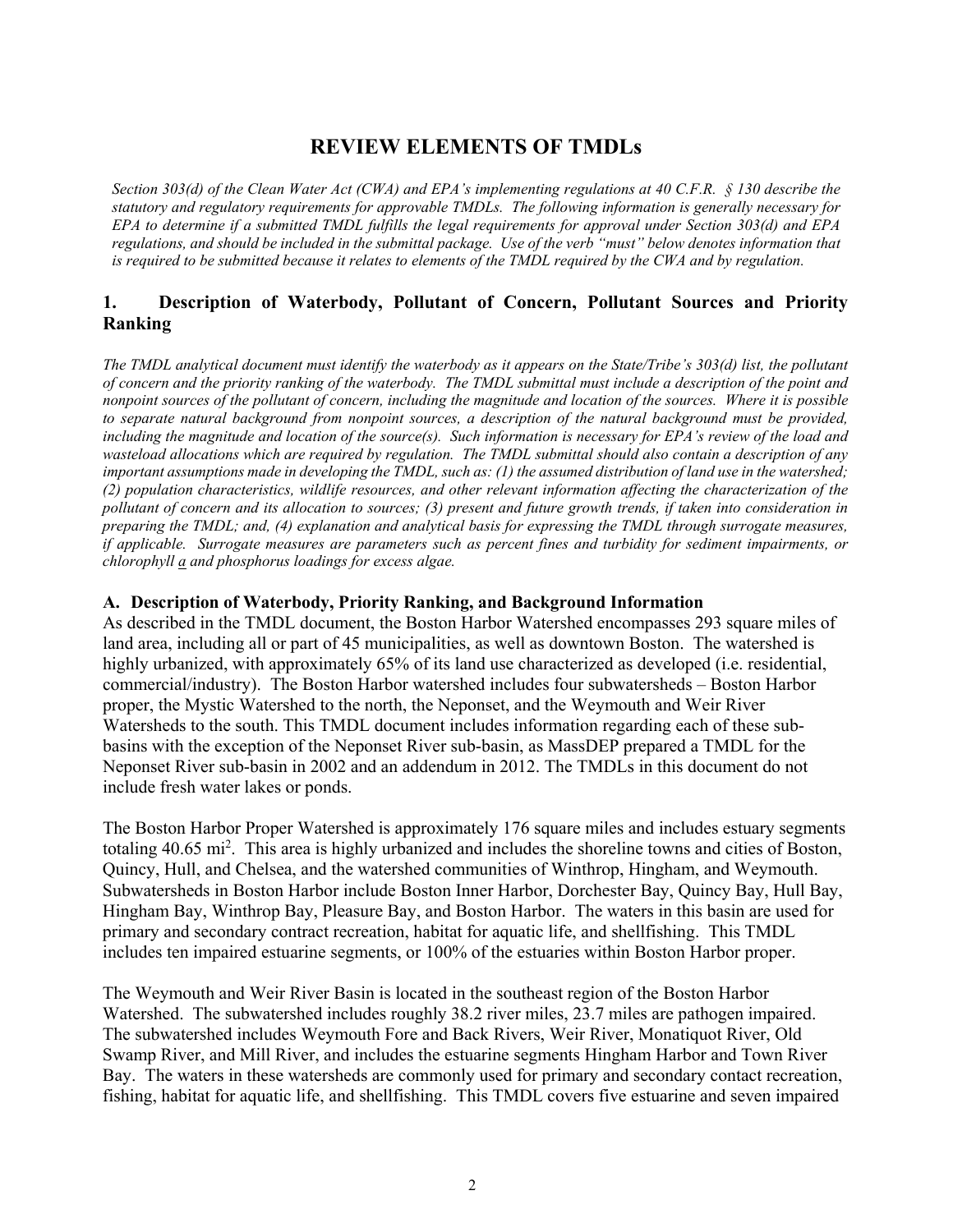river segments.

The Mystic watershed is located in the northeast region of the Boston Harbor Watershed. The subwatershed includes roughly 24 impaired river miles out of a total of 27.6 river miles, including the Aberjona River, Alewife Brook, Malden River, Chelsea River, and the main stem of the Mystic River. The Amelia Earhard Dam restricts the Mystic's flow downstream of its confluence with the Malden River. The waters are commonly used for primary and secondary contact recreation, fishing, habitat for aquatic life, and shellfishing. Four out of a total of five estuaries are impaired in the subwatershed. This TMDL covers four estuarine and seven impaired river segments.

 impairments in subsequent Integrated Reports proposed by MassDEP and approved by EPA. The TMDL document presents a sound overview of the Boston Harbor, Weymouth-Weir, and Mystic watersheds, outlining the 52 segments currently listed as impaired for pathogens by MassDEP on the 2014 Integrated Report that this TMDL will apply to. Additionally, the analyses performed for the impaired segments will apply to the non-impaired segments, since the sources and their characteristics are equivalent, and will therefore receive pollution prevention TMDLs. In appropriate circumstances, this TMDL may also apply to segments in these watersheds that become listed for pathogen

See the Massachusetts 2014 Integrated List of Waters at: <http://www.mass.gov/eea/docs/dep/water/resources/07v5/14list2.pdf>

#### **B. Pollutant of Concern**

In this TMDL covering Boston Harbor, Weymouth-Weir, and Mystic watersheds, pathogens are the pollutants of concern. While not all bacteria are pathogenic, the words "pathogens" and "bacteria" were used interchangeably in the TMDL document and refer to bacteriological data collected and analyzed for Fecal coliform, E. coli, or Enterococci. Massachusetts Surface Water Quality Standards (WQS), 314 CMR 4.00 were revised in 2007, replacing Fecal coliform as the water quality indicator for both fresh and marine waters with E. coli for fresh water and Enterococci for fresh and marine waters (MassDEP 2007). MWRA and MyRWA also follow the Massachusetts WQS. Fecal coliform is the water quality indicator used by Division of Marine Fisheries (DMF) for shellfish harvesting in coastal-estuarine segments.

## **C. Pollutant Sources**

 model. Primary contributors in general are combined sewer overflows (CSOs), sanitary sewer overflows recreational activities, and illicit boat discharges. Additional wet-weather sources may also include wildlife and domesticated animals, such as pets. Possible sources are described in Table ES 1-4 of the The TMDL document identifies several possible sources, both point source and non-point source, of indicator bacteria within the Boston Harbor watershed, though, as MassDEP asserts, within a densely population urban environment, it is difficult to provide accurate quantitative estimates of pathogen contributions because sources are often diffuse and intermittent, and therefore difficult to monitor and/or (SSOs), and overland stormwater flows (page 67 of TMDL document). Additional dry-weather sources may include leaking sewer pipes, illicit sanitary sewer connections, failing septic systems, wildlife, TMDL document, as well as thoroughly discussed in Section 5.0 and Section 6.0.

 impairment, and priority ranking. *Assessment:* EPA Region 1 concludes that the TMDL document meets the requirements for describing the TMDL waterbody segments, pollutant of concern, identifying and characterizing sources of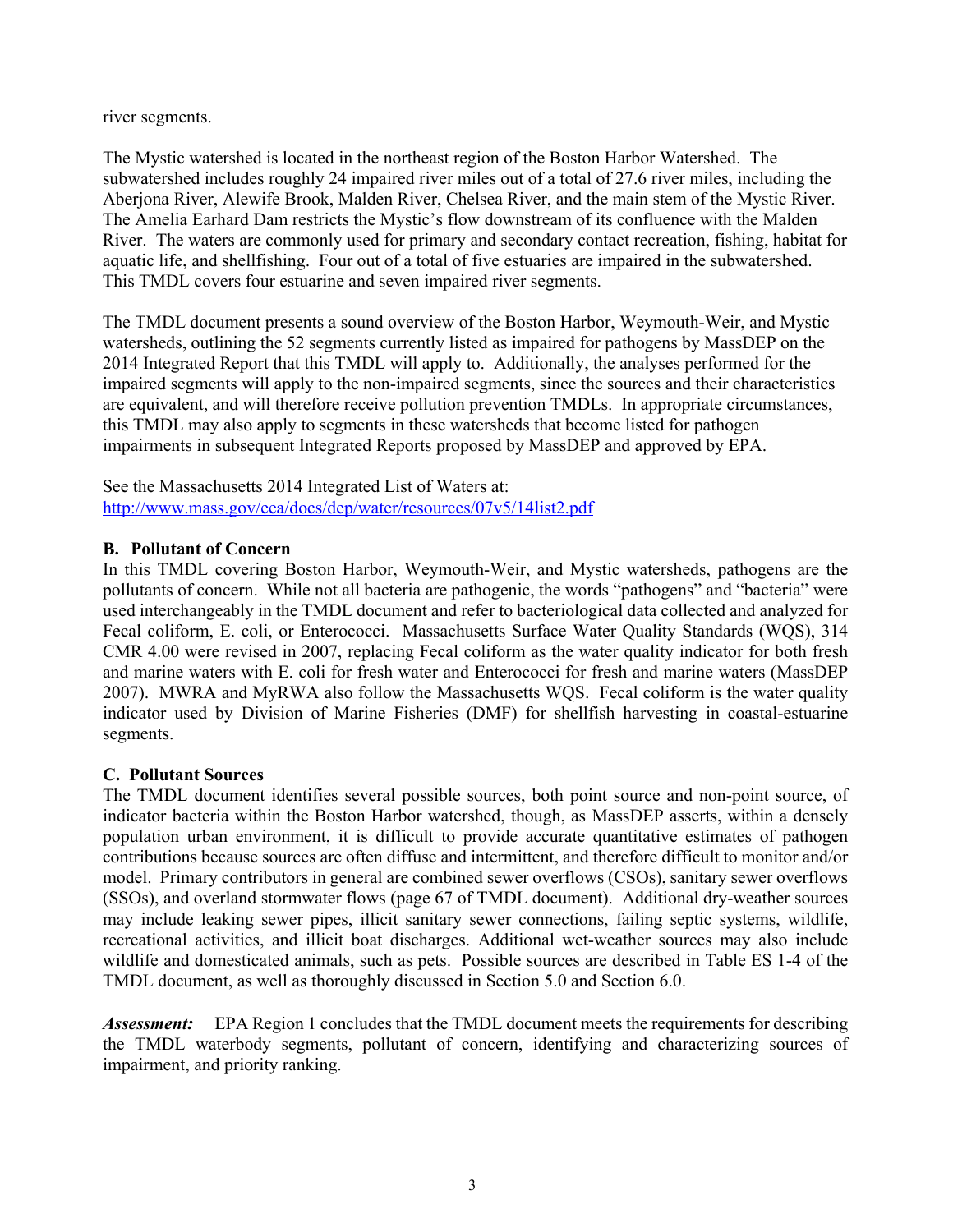## **2. Description of the Applicable Water Quality Standards and Numeric Water Quality Target**

 *The TMDL submittal must include a description of the applicable State/Tribe water quality standard, including the applicable water quality standard is attained) must be identified. If the TMDL is based on a target other than a numeric and a description of the process used to derive the target must be included in the submittal. designated use(s) of the waterbody, the applicable numeric or narrative water quality criterion, and the antidegradation policy. Such information is necessary for EPA's review of the load and wasteload allocations which are required by regulation. A numeric water quality target for the TMDL (a quantitative value used to measure whether or not the water quality criterion, then a numeric expression, usually site specific, must be developed from a narrative criterion* 

Section 3.0 of the TMDL document describes the water quality classifications for the Boston Harbor, Weymouth-Weir, and Mystic watersheds. They contain waterbodies classified as Class A (tributaries), B, SA, and SB, SB/CSO and Class B CSO Variance. The water quality standards for these classifications are included in the TMDL document in Section 3.0. As classified, when meeting Massachusetts water quality standards these waters should be suitable for (1) habitat for fish, other aquatic life, wildlife, (2) primary and secondary contact recreation, (3) shellfish harvesting in approved areas, and (4) should have consistently good aesthetic value (A and SA should be excellent) (page 15, TMDL document).

In 2007, Massachusetts revised its freshwater standards by replacing fecal coliform with E. coli and Enterococci as the regulated indicator bacteria in freshwater systems, as recommended by the EPA in the "Ambient Water Quality Criteria for Bacteria – 1986" and "2012 Recreational Water Quality Criteria" documents (US EPA 1986 and US EPA 2012). Fecal coliform remains the indicator organism for shellfishing areas, which are classified by the Massachusetts Division of Marine Fisheries (pgs. 16-17, TMDL document). Additionally, the Massachusetts Department of Public Health has established minimum standards for bathing beaches, which have been adopted by the MassDEP as state surface WQS for fresh water and will apply to this TMDL.

 The TMDL document discusses the impaired segments of the Boston Harbor watershed in tables 4-4 as well as waterbody type, size, and description. The water quality criteria applicable to the relevant (Boston Harbor proper), 4-5 (Weymouth-Weir), and 4-6 (Mystic River), Section 4.0 of the TMDL document on pages 22-24. These tables also indicate the water quality classification for each segment, surface water classifications are included in the TMDL document in Table ES 1-4. The EPA-approved numeric water quality criteria for each segment are the targets upon which both the daily concentration and load TMDL targets of the Boston Harbor, Weymouth-Weir, and Mystic Watersheds TMDL are based.

The TMDL document is based on water quality standards current as of the publication date of these TMDLs. If the pathogen criteria change in the future, MassDEP intends to revise the TMDL by addendum to reflect the revised criteria.

*Assessment:* EPA concludes that MassDEP has properly described and interpreted the applicable water quality standards to set the TMDL targets as indicated in Section 3.0 of the TMDL document. Section 4.0 describes each water body segment -- including the water body's designated use, applicable WQS, summary of data. Section 5.0 and 6.0 discuss sources of pathogens when available and other characteristics such as which segments and sources of pathogens are a priority. MassDEP is directly applying the numeric criteria in its WQS to derive the TMDL targets.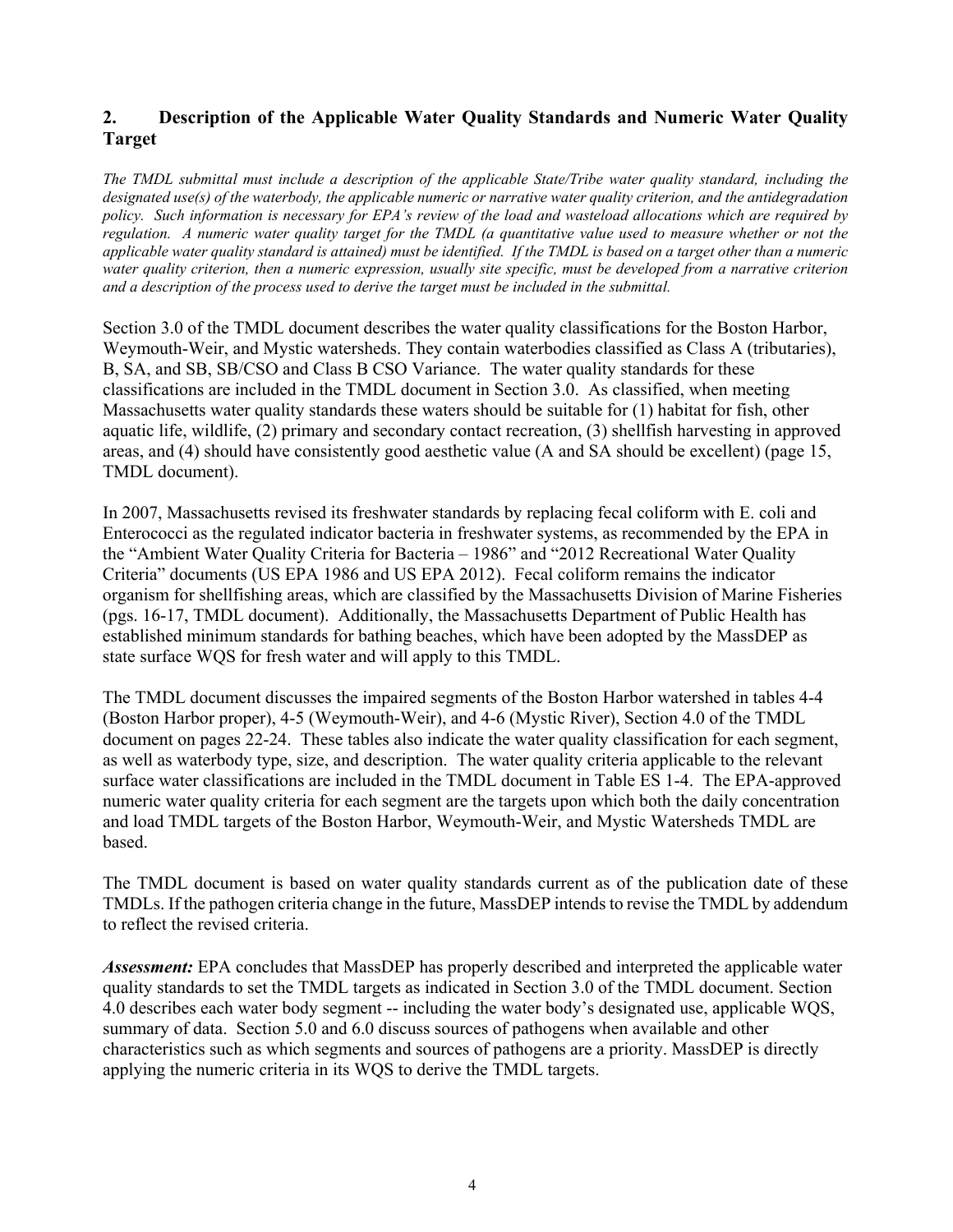## **3. Loading Capacity - Linking Water Quality and Pollutant Sources**

*As described in EPA guidance, a TMDL identifies the loading capacity of a waterbody for a particular pollutant. EPA regulations define loading capacity as the greatest amount of loading that a water can receive without violating water quality standards (40 C.F.R. § 130.2(f) ). The loadings are required to be expressed as either mass-per-time, toxicity or other appropriate measure (40 C.F.R. § 130.2(i)). The TMDL submittal must identify the waterbody's loading capacity for the applicable pollutant and describe the rationale for the method used to establish the cause-and-effect relationship between the numeric target and the identified pollutant sources. In most instances, this method will be a water quality model. Supporting documentation for the TMDL analysis must also be contained in the submittal, including the basis for assumptions, strengths and weaknesses in the analytical process, results from water quality modeling, etc. Such information is necessary for EPA's review of the load and wasteload allocations which are required by regulation.* 

 *In many circumstances, a critical condition must be described and related to physical conditions in the waterbody as environmental factors (e.g., flow, temperature, etc.) that results in attaining and maintaining the water quality criterion that combine to cause a violation of water quality standards and will help in identifying the actions that may have to be part of the analysis of loading capacity (40 C.F.R. § 130.7(c)(1) ). The critical condition can be thought of as the "worst case" scenario of environmental conditions in the waterbody in which the loading expressed in the TMDL for the* pollutant of concern will continue to meet water quality standards. Critical conditions are the combination of *and has an acceptably low frequency of occurrence. Critical conditions are important because they describe the factors undertaken to meet water quality standards.* 

 maximum daily load for each river segment as a function of flow and embayments through the calculation of long-term average runoff values. This is a similar approach as used in the Charles The TMDL document developed TMDL daily targets as both daily concentration for all potential pathogen sources by category and surface water classification, as well as by estimating the total River TMDL for pathogens. As discussed in Section 7.2 (Waste Loads Allocations and Load Allocations as Daily Concentration), MassDEP believes that the simplest and most readily understood method of meeting the TMDL is to meet the water quality standards at the point of discharge. These approaches have been used by states for TMDL development and approved by EPA in the past. Water quality targets for the Boston Harbor watershed are displayed in Table 7-2 of the TMDL.

 document as Attachment 1). MassDEP believes that expressing a loading capacity for bacteria in In the first approach utilized, MassDEP chose to express the loading capacity in terms of concentrations. These can be seen in Table 7-1 in the TMDL document (and included in this terms of concentrations set equal to the Commonwealth's adopted criteria provides the clearest and most understandable expression of water quality goals to the public and to groups that conduct water quality monitoring. The TMDL document describes the general source reductions needed to achieve WQS by land use type as an example, as indicated in Table 5-3 of the TMDL document. In addition, specific water body segment data are provided that indicate the range in magnitude of the pathogen concentrations for each impaired segment. These can be found by watershed grouping in Section 4.0. Based on the data available, MassDEP prioritized the water body segments in need of in Tables 6-1, 6-2, and 6-3.

 number that are often in the billions and trillions of bacteria per day and therefore do not directly Loading capacity for the Boston Harbor watershed rivers was expressed based on flow, however MassDEP is of the opinion that this method is more difficult for the public to understand because the "allowable" loading number varies with flow over time and season. This method also yields loading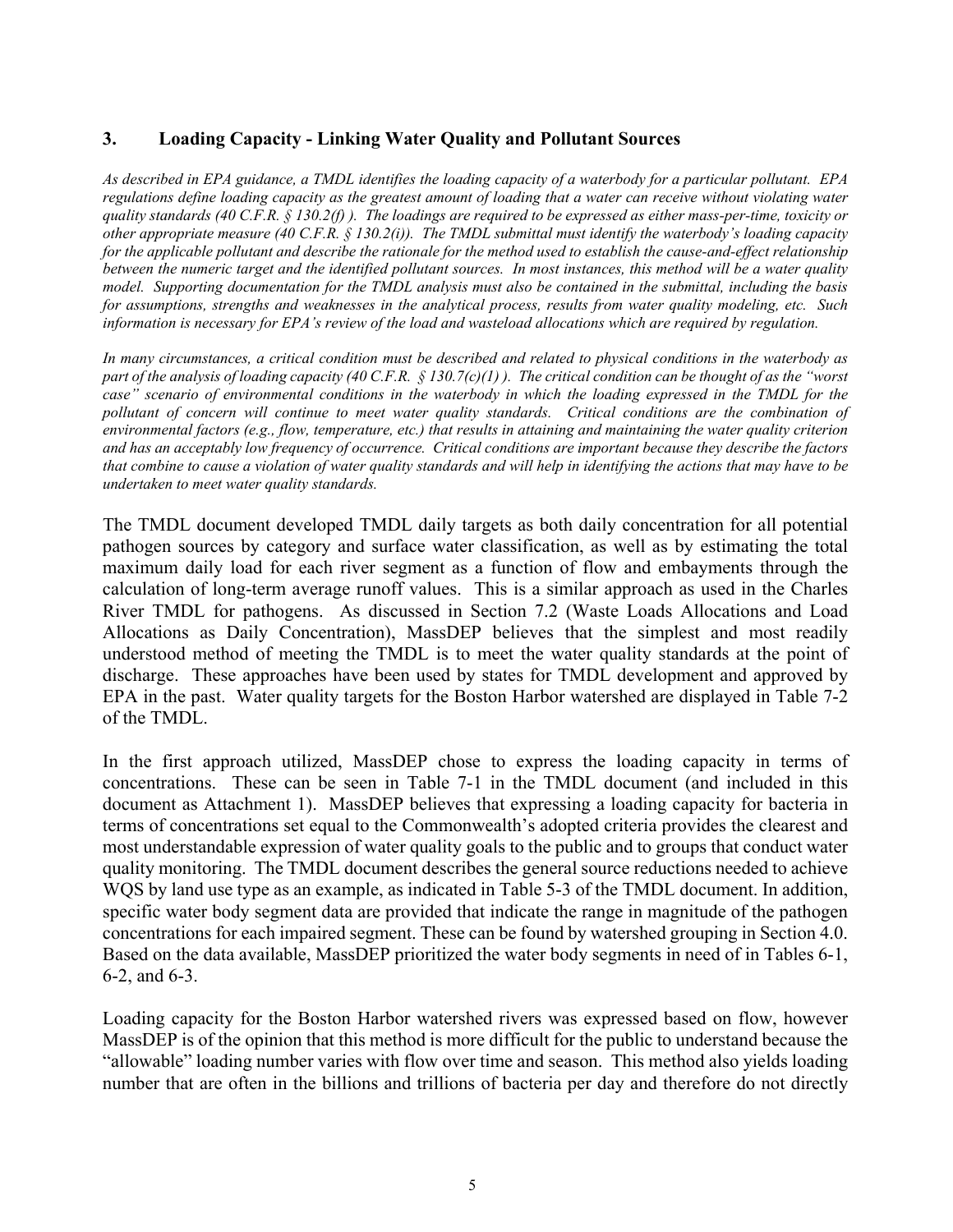relate to Water Quality Standards, further making them difficult to interpret. The TMDL document summarizes the TMDL for each of the 14 river segments in Table 7-3.

 based on the method used in the North and South Coastal and Buzzards Bay Pathogen TMDL. These were calculated using the concentration allowed by the appropriate Water Quality Standard and the estimate volume of runoff entering the embayment from its contributing watershed. The TMDL The approach used to determine estuary and embayment segment loading capacity based on flow is document summarizes the TMDLs for each of the 19 marine segments in Table 7-4. For the detailed methodology, please refer to Section 7.3 of the TMDL document.

*Assessment:* TMDLs can be expressed in various ways, including in terms of multiple TMDL targets, or by some "other appropriate measure." 40 C.F.R. § 130.2(i). The target loading capacities expressed in the TMDL document are set at levels which assure WQS will be met (criteria at point of discharge and loading based on meeting ambient water quality criteria). The concentration loading capacity is based on the concentration criteria for each water body. If all sources of pathogens are below the water quality criteria then it follows that the receiving water will meet the WQS for bacteria.

The daily maximum load for river segments was calculated by multiplying the daily load by the percent impervious for the WLA, and by multiplying the daily load by the percent impervious for the contributing watershed for the LA. Estuary and embayment daily maximums were derived by multiplying the daily load by the percent impervious for the contributing watersheds.

All of the loading capacity targets are directly linked to the Commonwealth's WQS' bacteria criteria and the bacteria levels (pollutants) that must be reduced to achieve full primary contact recreation of the water bodies covered by this TMDL.

## **4. Load Allocations (LAs)**

background from nonpoint sources, load allocations should be described separately for background and for nonpoint *EPA regulations require that a TMDL include LAs, which identify the portion of the loading capacity allocated to existing and future nonpoint sources and to natural background (40 C.F.R. § 130.2(g)). Load allocations may range from reasonably accurate estimates to gross allotments (40 C.F.R. § 130.2(g)). Where it is possible to separate natural sources.* 

load allocation, the LA must be expressed as zero. If the TMDL recommends a zero LA after considering all pollutant  *point sources will result in attainment of the applicable water quality standard, and all nonpoint and background sources If the TMDL concludes that there are no nonpoint sources and/or natural background, or the TMDL recommends a zero sources, there must be a discussion of the reasoning behind this decision, since a zero LA implies an allocation only to will be removed.* 

 for embayment segments) are provided. The Boston Harbor, Weymouth-Weir, and Mystic watershed TMDL sets the target load allocations equal to the water quality standards at the receiving water or aims for elimination of the source where it is prohibited, such as illicit connections. Maximum daily loads as a function of stream flow by waterbody classifications (Figure 7-1), and aggregate LA and WLAs (Table 7-3 for river segments, 7-4

For River segments the TMDL is proportioned between the WLA and LA by multiplying the daily load by the percent impervious for the WLA, and by multiplying the daily load by the percent pervious for the contributing watershed for the LA. Table 7-3 summarizes the TMDL for the 14 fresh water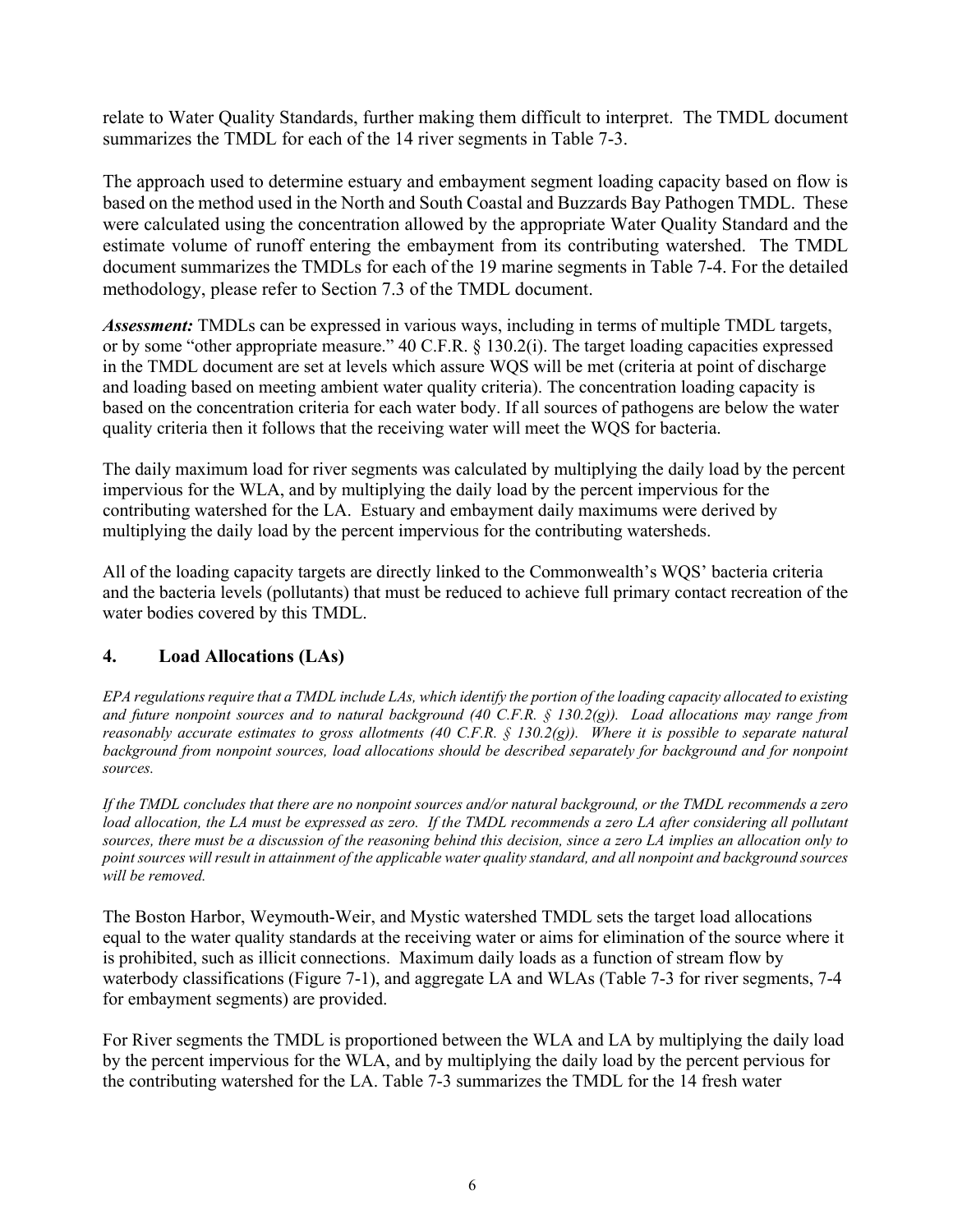segments (rivers) in the Boston Harbor Watershed.

Similar to the River TMDL calculation the Embayment TMDL is proportioned between the WLA and LA by multiplying the daily load by the percent impervious for the WLA, and by multiplying the daily load by the percent pervious for the contributing watershed for the LA. Table 7-4 summarizes the TMDL for the marine segments in the Boston Harbor Watershed.

*Assessment:* EPA concludes that the TMDL document sufficiently addresses the calculation of the load allocations, as demonstrated by the foregoing and by the TMDL's administrative record.

## **5. Wasteload Allocations (WLAs)**

*EPA regulations require that a TMDL include WLAs, which identify the portion of the loading capacity allocated to existing and future point sources (40 C.F.R. § 130.2(h) ). If no point sources are present or if the TMDL recommends a zero WLA for point sources, the WLA must be expressed as zero. If the TMDL recommends a zero WLA after considering all pollutant sources, there must be a discussion of the reasoning behind this decision, since a zero WLA implies an allocation only to nonpoint sources and background will result in attainment of the applicable water quality standard, and all point sources will be removed.* 

 *allocation of pollutant loading capacity. When the source is a minor discharger of the pollutant of concern or if the source is contained within an aggregated general permit, an aggregated WLA can be assigned to the group of facilities. In preparing the wasteload allocations, it is not necessary that each individual point source be assigned a portion of the But it is necessary to allocate the loading capacity among individual point sources as necessary to meet the water quality standard.* 

 *an assumption that nonpoint source load reductions will occur. In such cases, the State/Tribe will need to demonstrate The TMDL submittal should also discuss whether a point source is given a less stringent wasteload allocation based on reasonable assurance that the nonpoint source reductions will occur within a reasonable time.* 

 goal is complete elimination of the source, or a 100% reduction. The Commonwealth, pursuant to 40 C.F.R. § 130.2(h), assigned to the WLA those point sources (1) that "discharge" pollutants to waters of the United States within the meaning of the Act *and* (2) that are subject to the NPDES permitting program (existing and future); it allocated sources that did not meet these two criteria to the LA. All piped sources within the Boston Harbor watershed are then point sources, regardless of whether they are subject to NPDES permitting. For point sources within the Boston Harbor watershed, the WLA has been set equal to the applicable water quality standards at the point of discharge to surface water. In cases where the source is prohibited (i.e. illicit connections), the

Storm water discharges are less amenable to individual WLAs. In recognition of this fact, EPA's November 22, 2002 guidance entitled "Establishing Total Maximum Daily Load (TMDL) Wasteload Allocations (WLAs) for Stormwater Sources and NPDES Permit Requirements Based on Those WLAs," included as an appendix to the TMDL, provides that it is reasonable to express allocations for NPDES-regulated storm water discharges from multiple point sources as a single categorical or aggregate wasteload allocation when data and information are insufficient to assign each source or outfall individual WLAs. In the case of this pathogen TMDL, MassDEP did establish concentration (colonies/100ml) TMDL targets on the basis of surface water classification, but daily loads (colonies/day) were established on an aggregate basis by segment.

Aggregate mass WLAs were established for the stormwater sources because variability in rainfall and local events make it unrealistic to determine the actual or projected loading from individual discharges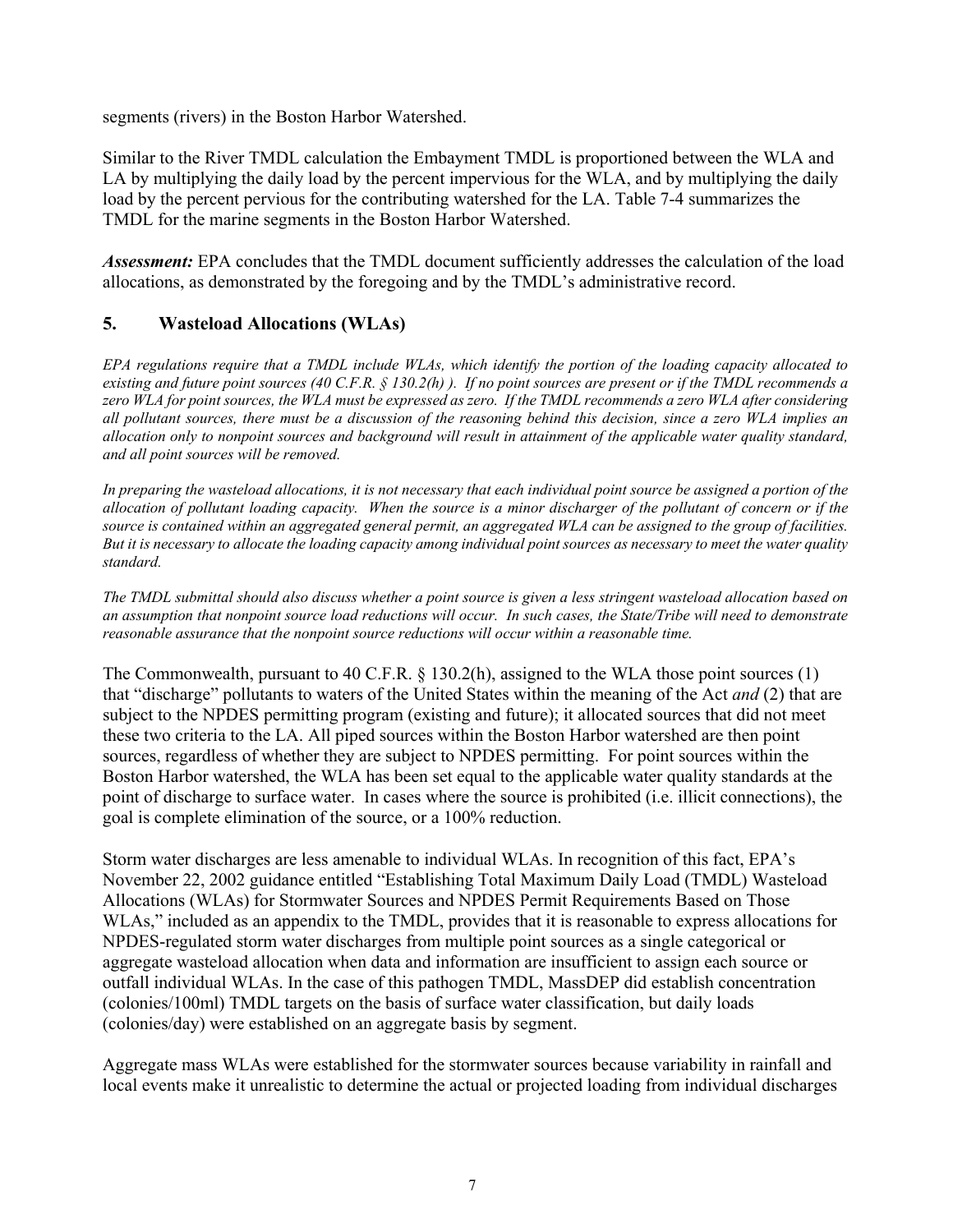with precision and accuracy. MassDEP divided the aggregate storm water loading targets into WLA and LA components as a function of impervious cover, which is reasonable assuming runoff from impervious cover is more likely to reach regulated MS4s. EPA's November 22, 2002 TMDL guidance suggests that it is acceptable in such cases to allocate storm water by gross allotments.

 *Assessment:* EPA concludes that the TMDL document sufficiently addresses the calculation of the waste load allocations, as demonstrated by the foregoing and by the TMDL's administrative record.

# **6. Margin of Safety (MOS)**

 *conservative assumptions in the analysis, or explicit, i.e., expressed in the TMDL as loadings set aside for the MOS. If the MOS is implicit, the conservative assumptions in the analysis that account for the MOS must be described. If the MOS is explicit, the loading set aside for the MOS must be identified. The statute and regulations require that a TMDL include a margin of safety to account for any lack of knowledge concerning the relationship between load and wasteload allocations and water quality (CWA § 303(d)(1)(C), 40 C.F.R. § 130.7(c)(1) ). EPA guidance explains that the MOS may be implicit, i.e., incorporated into the TMDL through* 

MassDEP employs an implicit MOS in the Boston Harbor watershed TMDLs, described in the TMDL document on pages 91-92. There are three factors that contribute to the margin of safety inherent in the approach used to develop this TMDL including:

- 1) The TMDL does not account for mixing in the receiving waters and assumes that zero dilution is available. This is a conservative measure because generally, influent waters mix with receiving waters and dilute below the water quality standard where the receiving water concentration does not exceed the TMDL concentration.
- 2) Attaining WQS at the point of discharge does not account for losses due to die-off and settling of indicator bacteria that are known to occur; and
- 3) The TMDL assumes all runoff from impervious areas from the contributing watershed will enter the impaired segments and does not consider areas of disconnected areas or places where the impervious surfaces are not continually connected.

 *Assessment:* EPA concludes that the approach used in developing the TMDL provides for an adequate implicit MOS, as demonstrated by the foregoing and by the TMDL's administrative record.

## **7. Seasonal Variation**

*The statute and regulations require that a TMDL be established with consideration of seasonal variations. The method chosen for including seasonal variations in the TMDL must be described (CWA § 303(d)(1)(C), 40 C.F.R. § 130.7(c)(1).* 

TMDLs must account for season variation, and pathogen sources may be driven by a mixture of continuous and wet-weather driven sources such that no single critical condition will be protective for all other conditions. To ensure attainment independently of seasonal and climatic conditions, the TMDL has set the target equal to water quality standards for all known and suspected source categories. This will be protective of the surface water quality regardless of season or weather event.

*Assessment:* The pathogen TMDL applies across all seasons and weather events such that, when implemented, the TMDL targets will reduce pathogen concentrations equal to water quality standards.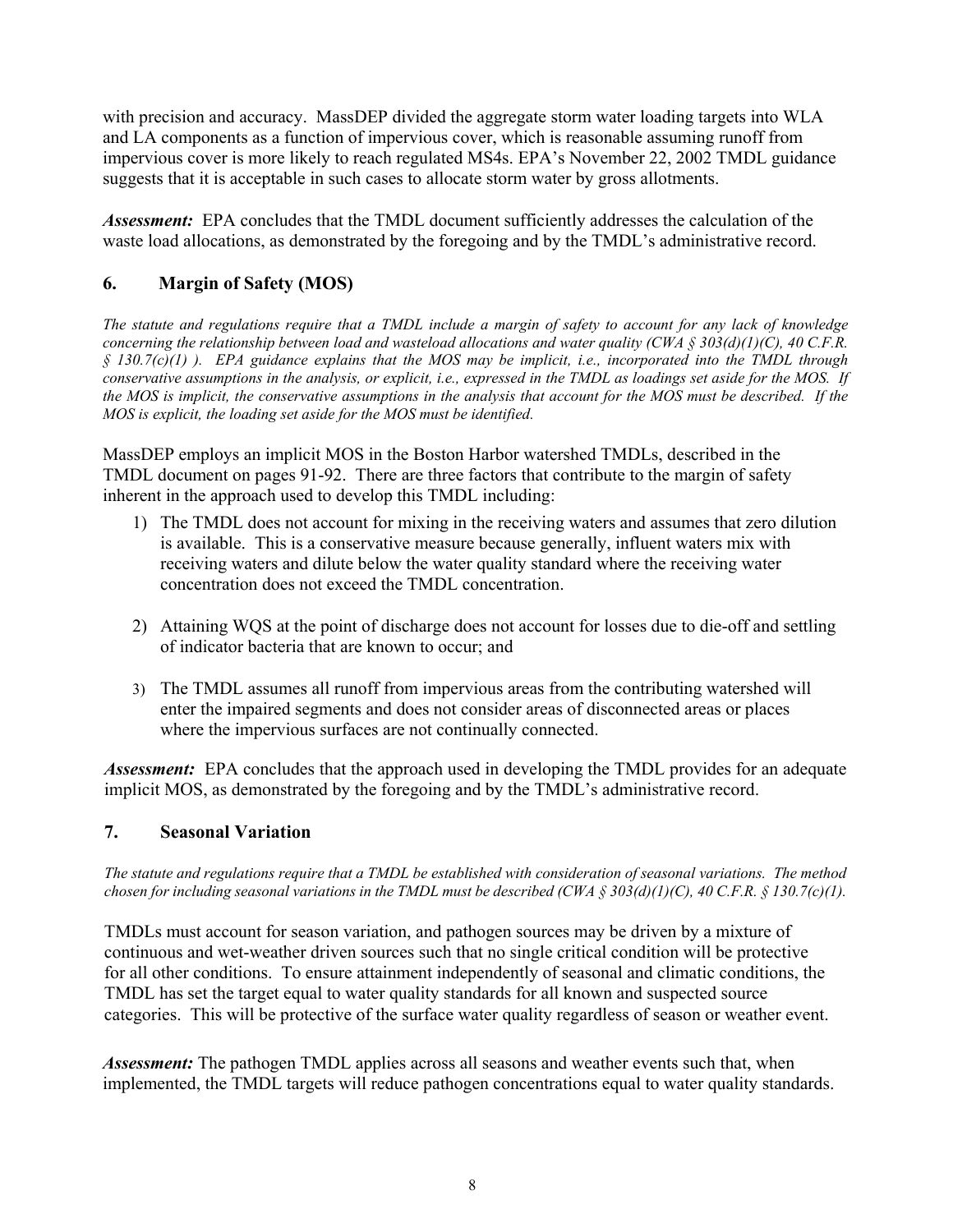EPA concludes that the TMDL documents be adequately addressed seasonal variability.

# **8. Monitoring Plan**

*EPA's 1991 document, Guidance for Water Quality-Based Decisions: The TMDL Process (EPA 440/4-91-001), and EPA's 2006 guidance, Clarification Regarding "Phased" Total Maximum Daily Loads, recommend a monitoring plan when a TMDL is developed using the phased approach. The guidance indicates that a State may use the phased approach for situations where TMDLs need to be developed despite significant data uncertainty and where the State expects that the loading capacity and allocation scheme will be revised in the near future. EPA's guidance provides that a TMDL*  developed under the phased approach should include, in addition to the other TMDL elements, a monitoring plan that *describes the additional data to be collected, and a scheduled timeframe for revision of the TMDL.* 

 The pathogen TMDL for the Boston Harbor watershed is not a phased TMDL, therefore a monitoring plan is not required in order to assure that data is available for updating the TMDL in the near future. However, the document does include the outline of a long-term monitoring plan. Components as stated in the TMDL in Section 9.0 include:

- 1. continue with the current monitoring of the Boston Harbor watershed (MyRWA and other stakeholders),
- 2. monitor areas within the watershed where data are lacking or absent to determine if the waterbody meets the use criteria,
- 3. monitor areas where BMPs and other control strategies have been implemented or discharges have been removed to assess the effectiveness of the modification or elimination,
- 4. assemble data collected by each monitoring entity to formulate a concise report where the basin is assessed as a whole and an evaluation of BMPs can be made, and
- 5. add/ remove/modify BMPs as needed based on monitoring results.

 *Assessment:* EPA concludes that the anticipated monitoring is sufficient to evaluate the adequacy of the TMDL and attainment of water quality standards, although is not a required element of EPA's TMDL approval process.

## **9. Implementation Plans**

 *memorandum also includes a discussion of renewed focus on the public participation process and recognition of other relevant watershed management processes used in the TMDL process. Although implementation plans are not approved On August 8, 1997, Bob Perciasepe (EPA Assistant Administrator for the Office of Water) issued a memorandum, "New Policies for Establishing and Implementing Total Maximum Daily Loads (TMDLs)," that directs Regions to work in partnership with States/Tribes to achieve nonpoint source load allocations established for 303(d)-listed waters impaired solely or primarily by nonpoint sources. To this end, the memorandum asks that Regions assist States/Tribes in developing implementation plans that include reasonable assurances that the nonpoint source load allocations established in TMDLs for waters impaired solely or primarily by nonpoint sources will in fact be achieved. The by EPA, they help establish the basis for EPA's approval of TMDLs.* 

The TMDL document sets forth an approach for addressing pathogen-impaired segments in the Boston Harbor, Weymouth-Weir, and Mystic watersheds, and asserts that in the stormwater-driven impairment, the current level of control is inadequate to achieve water quality standards and use attainment. In a detailed discussion in Section 8 of the TMDL, MassDEP suggests a basin-wide implementation strategy that it asserts should include a mandatory program for implementing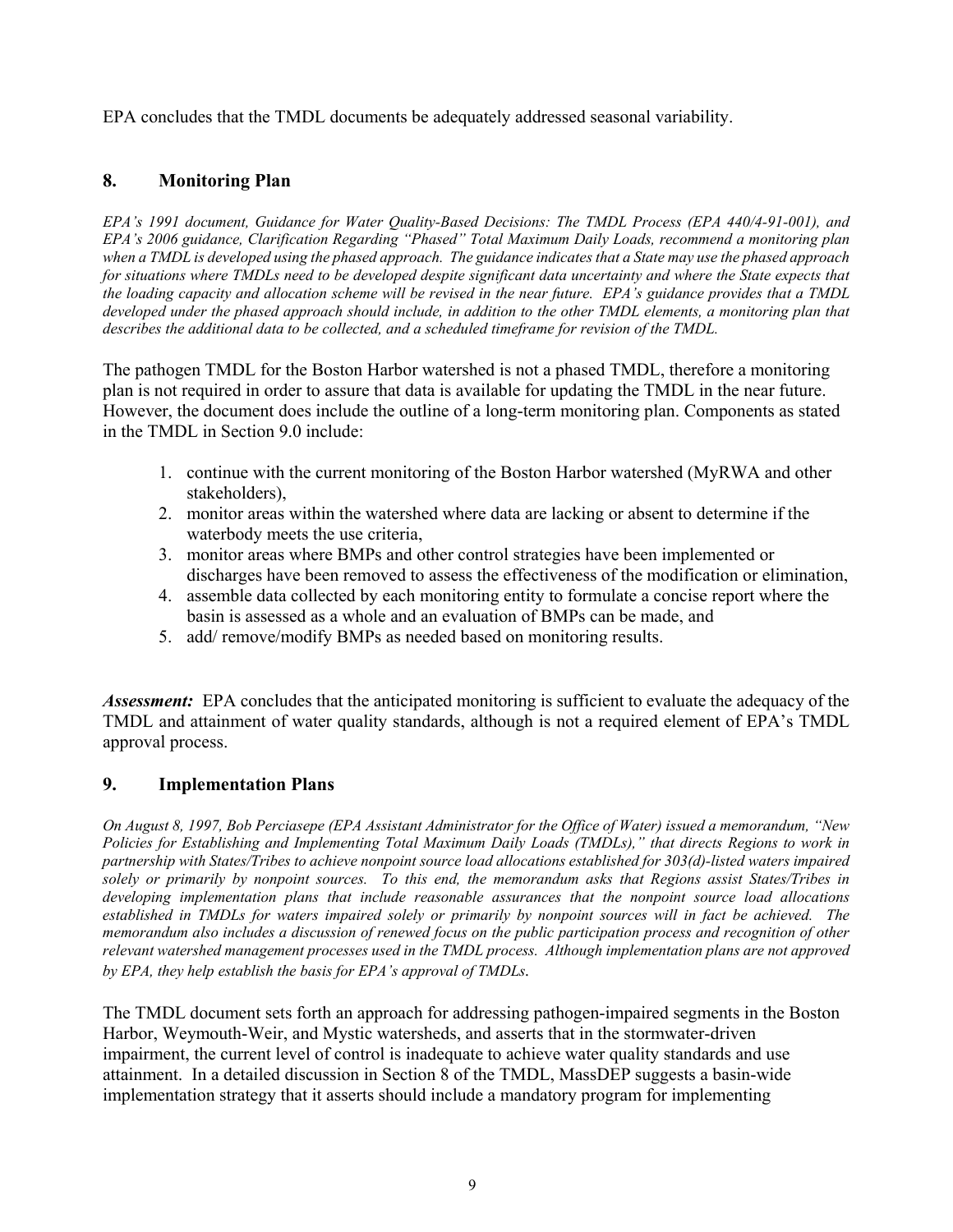stormwater BMPs and eliminating illicit discharges. These implementation tasks are outlined in Table 8-1 of the TMDL document and discusses entities likely responsible for taking action. Table 6-1 in the TMDL sets levels of priority for restoration of each impaired segment in the Boston Harbor watershed, which will aid in focusing efforts over time.

As Section 8.2 asserts, "[eliminating] illicit sewer connections, repairing failing infrastructure, and controlling impacts associated with CSOs and SSOs are of extreme importance in eliminating and preventing bacterial pollution." There has been a long-term effort to address these issues by various groups in the Boston Harbor watershed, including EPA, MassDEP, USGS, Metropolitan District Commission, Massachusetts Water Resources Authority, Boston Water and Sewer Commission, and the Mystic River Watershed Association. The TMDL discusses how some of these implementation measures have been completed and have lead to water quality improvements in Boston Harbor. These are displayed in Figures 8-1 through 8-7.

MassDEP and EPA have historically required wastewater treatment plants to meet criteria based concentration effluent limits at the point of discharge and will continue to do so, consistent with the TMDL. Phase I and II storm water communities are required to implement aggressive illicit discharge detection and elimination programs, designed to reduce the discharge of pollutants to the maximum extent practicable, protect water quality, and satisfy the applicable water quality requirements of the CWA. Watershed stakeholders are also providing valuable assistance in defining hot spots and sources of pathogen contamination as well as with the implementation of mitigation or preventative measures.

Through Phase I and II NPDES regulations, EPA has the authority to 1) require general and/or individual permits for many types of storm water discharges and 2) enforce storm water permits to assure adequate progress in storm water pollution abatement is being made. In addition, EPA has the authority to require non-regulated point source storm water discharges to obtain NPDES permits if it determines that such storm water discharge causes or contributes to a water quality violation, or is a significant contributor of pollutants, or where controls are needed based on a waste load in an EPA approved TMDL. MassDEP has similar authority under the Commonwealth's law. Stormwater Phase II Annual Reports from 2015 indicate that progress is being made in the Boston Harbor watershed. These communities' reports are summarized in Section 8.4 of the TMDL.

 *Assessment:* MassDEP has addressed the implementation plan. Although EPA is not approving the implementation plan, EPA has concluded that it outlines a reasonable approach to implementation, as demonstrated by the foregoing and by the TMDL's administrative record.

#### **10. Reasonable Assurances**

*EPA guidance calls for reasonable assurances when TMDLs are developed for waters impaired by both point and nonpoint sources. In a water impaired by both point and nonpoint sources, where a point source is given a less stringent wasteload allocation based on an assumption that nonpoint source load reductions will occur, reasonable assurance that the nonpoint source reductions will happen must be explained in order for the TMDL to be approvable. This information is necessary for EPA to determine that the load and wasteload allocations will achieve water quality standards.* 

 *implementation plans described in section 9, above. As described in the August 8, 1997 Perciasepe memorandum, In a water impaired solely by nonpoint sources, reasonable assurances that load reductions will be achieved are not required in order for a TMDL to be approvable. However, for such nonpoint source-only waters, States/Tribes are strongly encouraged to provide reasonable assurances regarding achievement of load allocations in the such reasonable assurances should be included in State/Tribe implementation plans and "may be non-regulatory,*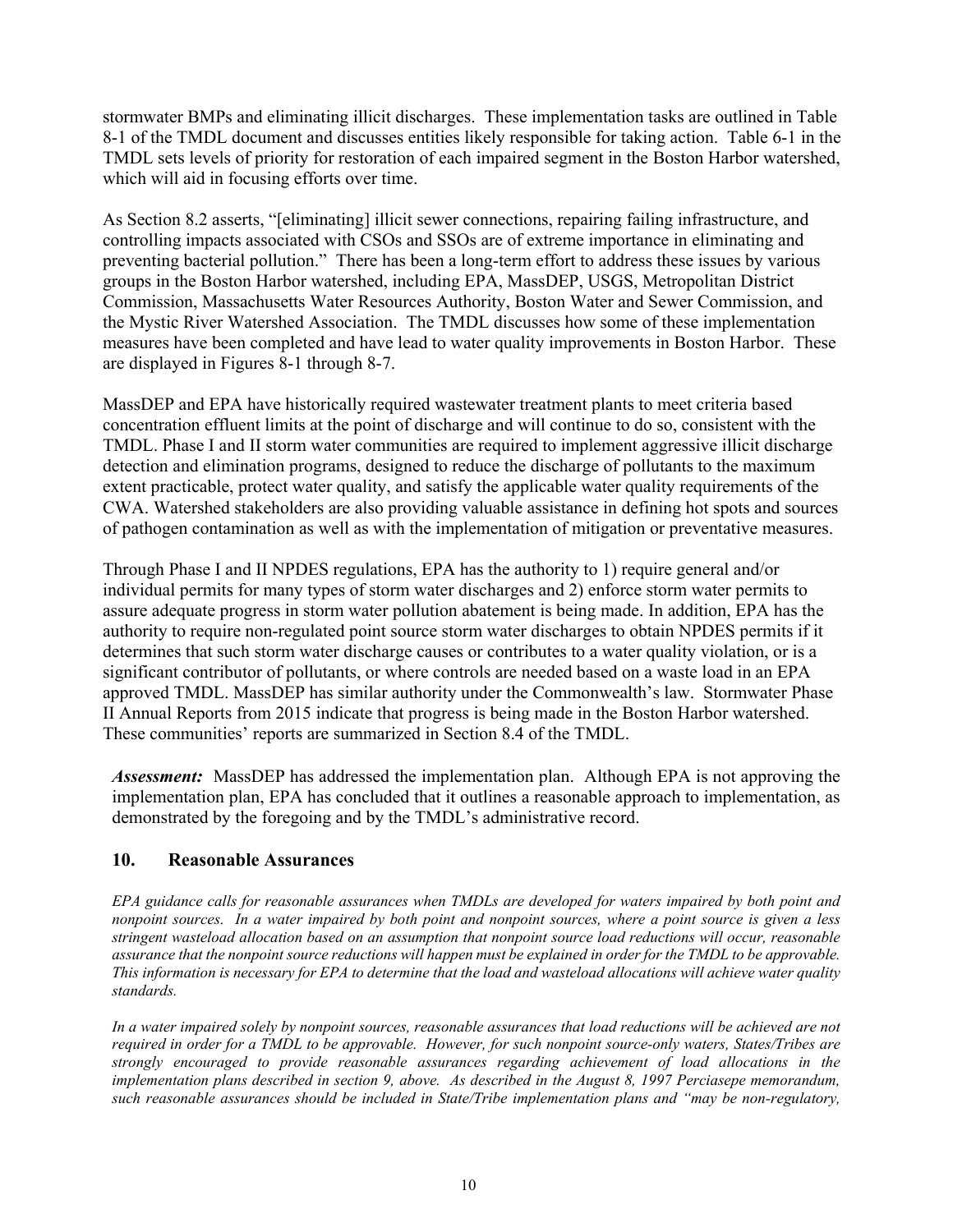#### *regulatory, or incentive-based, consistent with applicable laws and programs."*

The TMDL targets for point sources in this TMDL are not less stringent based on any assumed nonpoint source reductions in the future, so documentation of reasonable assurance in the TMDL is not a requirement. However, MassDEP addresses the concept of reasonable assurance insofar as it relates to overall TMDL implementation in Section 10.0 of the TMDL. Through the application and enforcement of current regulations, availability of financial incentives – including low or no-interest loans to communities for wastewater treatment facilities through the State Revolving Fund – as well as eligibility for various local, state, and federal programs offering assistance for restoration and pollution control. Municipal discharge sources will be addressed through NPDES permit cover, and non-point sources may be addressed through the application of regulatory programs, including the state's Wetlands Protection Act, River Protection Act, and Title 5 regulations for septic systems. Financial incentives are also available, and include Federal funds made available Clean Water Act Section 319 NPS program, as well as the CWA Section 604b and 104b programs. These programs are provided as part of the Performance Partnership Agreement between MassDEP and EPA. The 319 program does restrict funds from addressing point source remediation, and so do not apply to NPDES stormwater permits. Additional financial incentives for Title 5 upgrades and coastal water quality improvement are discussed in Section 10.0

The several regulatory tools, provided to MassDEP through its authority to address point and nonpoint sources of pollution through the Massachusetts Clean Water Act: The MA Clean Water Act (M.G.L. Chapter 21, sections 26-53) are discussed in depth in Section 10.1 These include MassDEP's Surface Water Quality Standards (314 CMR 4.00), Ground Water Discharge Permit Program (314 CMR 5.00), River Protection Act (MGL c 258 Acts of 1996, and Regulation of Plant Nutrients (330 CMR 31.00).

In Section 10.2, Additional Tools to Address Combined Sewer Overflows, MassDEP discusses their CSO program and policy to regulate discharges in several ways. These include NPDES/MA Surface Water Discharge permits, Massachusetts Environmental Policy Act (MEPA) regulations (301 CMR 11.00), and the requirement to comply with Massachusetts Surface Water Quality Standards (314 CMR 4.00). Minimum control measures for meet technology-based limitations for NPDES/MA permits are also in place with a goal to eliminate CSO's adverse impacts, and separation or relocation of CSOs should be achieved wherever economically and technically feasible.

Septic systems are in important consideration in TMDL development. Section 10.3 discusses Septic System Regulations, known as Title 5 (310 CMR 15.00). The regulations provide minimum standards for septic system installation, replacement, and inadequate systems, as well as the requirements to have an inspection when property is sold or transferred.

In the Boston Harbor watershed, stormwater is a main driver of pathogen issues. Section 10.4 of the TMDL discusses in detail the several programs available to regulate and address stormwater. These programs include the federal and state Phase I and Phase II NDPES stormwater programs. Massachusetts has two Phase I communities, Worcester and Boston, and an additional 20 Phase II communities in the Boston Harbor watershed. As stated in the TMDL, "Phase II is intended to further reduce adverse impacts to water quality and aquatic habitat by instituting use controls on the unregulated sources of stormwater discharges that have the greatest likelihood of causing continued environmental degradation including those from municipal separate storm sewer systems (MS4s) and discharges from construction activity. Any new construction that complies with state stormwater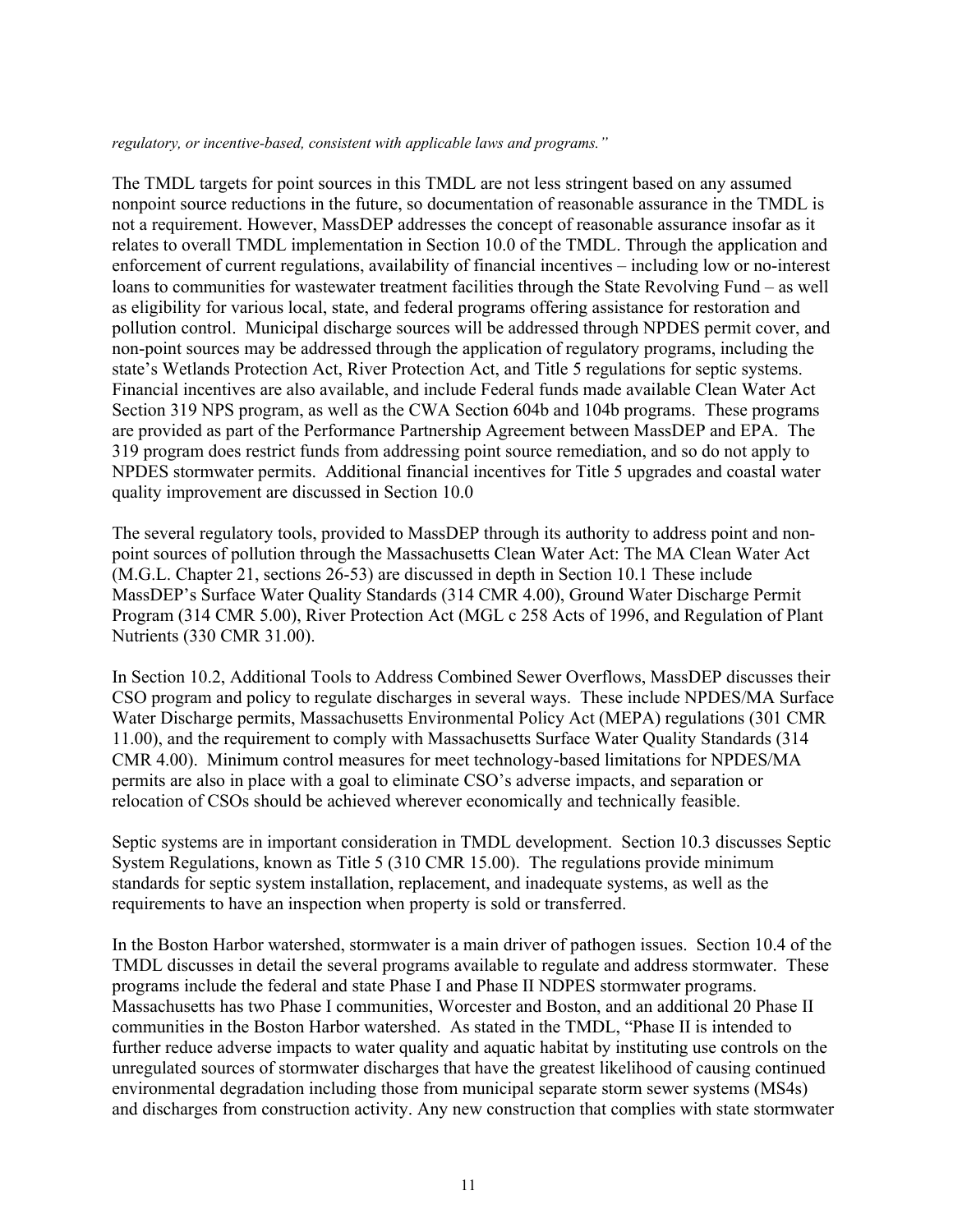including the recently-reissued permit that became effective July 1, 2018. standards and permits is presumed to comply with antidegradation requirements of the state water quality standards." In-depth discussion of the MS4 permit are available in the TMDL document,

Financing important BMP and source control work is a hurdle to overcome for communities working to meet the TMDL. Section 10.5 of the TMDL document discusses some of the financial tools available to offer assistance in meeting water quality standards, including the Nonpoint Source Management Program Plan, as specified for in the Clean Water Act Section 319. The provides an implementation strategy for BMPs with an emphasis on funding sources and schedules. The state also partners with outside entities to provide support in efforts such as a partnership with the Natural Resource Conservation Service implemented through the national Farm Bill, which provides funding through its Environmental Quality Incentive Program (EQIP). In addition, MassDEP together with EPA provides Section 319 funding to address needed implementation measures. The program provides high priority points when considering projects that will address waters listed in the state's 303(d) list, though does restrict funds from being used to address the requirements of NPDES permits. Other tools discussed in this section include the Massachusetts Clean Water Toolkit, the State Revolving Fund, and local incentive and loan programs to address failed Title 5 systems.

 *Assessment:* Because MassDEP did not increase WLAs based on expected LA reductions, reasonable assurance is not required. However, EPA acknowledges MassDEP's reasonable assurance discussion for the record.

#### **11. Public Participation**

 *State/Tribe must, therefore, provide for public participation consistent with its own continuing planning process and submitted to EPA for review and approval must describe the State/Tribe's public participation process, including a EPA regulations require EPA to publish a notice seeking public comment (40 C.F.R. § 130.7(d)(2)). EPA policy is that there must be full and meaningful public participation in the TMDL development process. Each public participation requirements (40 C.F.R. § 130.7(c)(1)(ii) ). In guidance, EPA has explained that final TMDLs summary of significant comments and the State/Tribe's responses to those comments. When EPA establishes a TMDL,* 

 *participation has been provided for, either by the State/Tribe or by EPA*. *Inadequate public participation could be a basis for disapproving a TMDL; however, where EPA determines that a State/Tribe has not provided adequate public participation, EPA may defer its approval action until adequate public* 

The public participation process for the Boston Harbor, Weymouth-Weir, and Mystic watershed pathogen TMDL is described in Section 11.0 of the TMDL document. MassDEP publicly announced the draft TMDL and copies were distributed to key stakeholders. Two public meetings to present the results of and answer questions on this TMDL were held on August 30, 2005 at 2 p.m. and 7 p.m. at Tufts University, Medford, MA for all interested parties. Comments received at the public meetings and received in writing within a 30-day comment period following the public meeting were considered by MassDEP. The attendance list, public comments from the meeting, written comments received by MassDEP, and the MassDEP responses are included in Appendix B of the TMDL document. MassDEP fully addressed all comments received in Appendix B of the TMDL document.

 *Assessment:* EPA concludes that MassDEP has done a sufficient job of involving the public in the development of the TMDL, provided adequate opportunities for the public to comment and has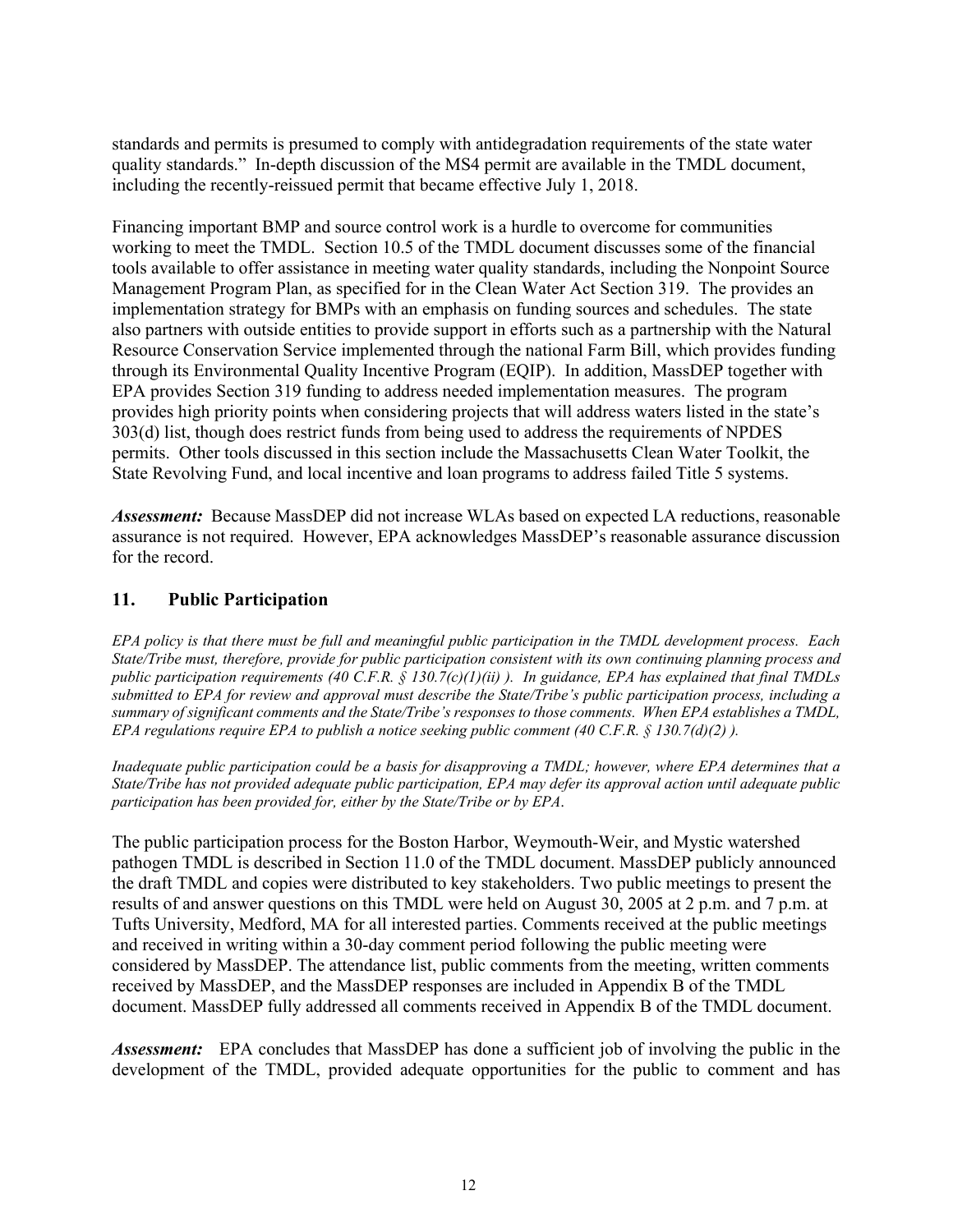addressed the comments received as set forth in the response to comment section of the TMDL document.

#### **12. Submittal Letter**

*A submittal letter should be included with the TMDL analytical document, and should specify whether the TMDL is being submitted for a technical review or is a final submittal. Each final TMDL submitted to EPA must be accompanied by a submittal letter that explicitly states that the submittal is a final TMDL submitted under Section 303(d) of the Clean Water Act for EPA review and approval. This clearly establishes the State/Tribe's intent to submit, and EPA's duty to review, the TMDL under the statute. The submittal letter, whether for technical review or final submittal, should contain such information as the name and location of the waterbody, the pollutant(s) of concern, and the priority ranking of the waterbody.* 

 *Assessment:* On October 8, 2018, MassDEP submitted the Final Pathogen TMDL for the Boston Harbor, Weymouth-Weir, and Mystic Watersheds (Control #157.1) and associated documents for EPA approval. The documents contained all the elements necessary to approve the TMDL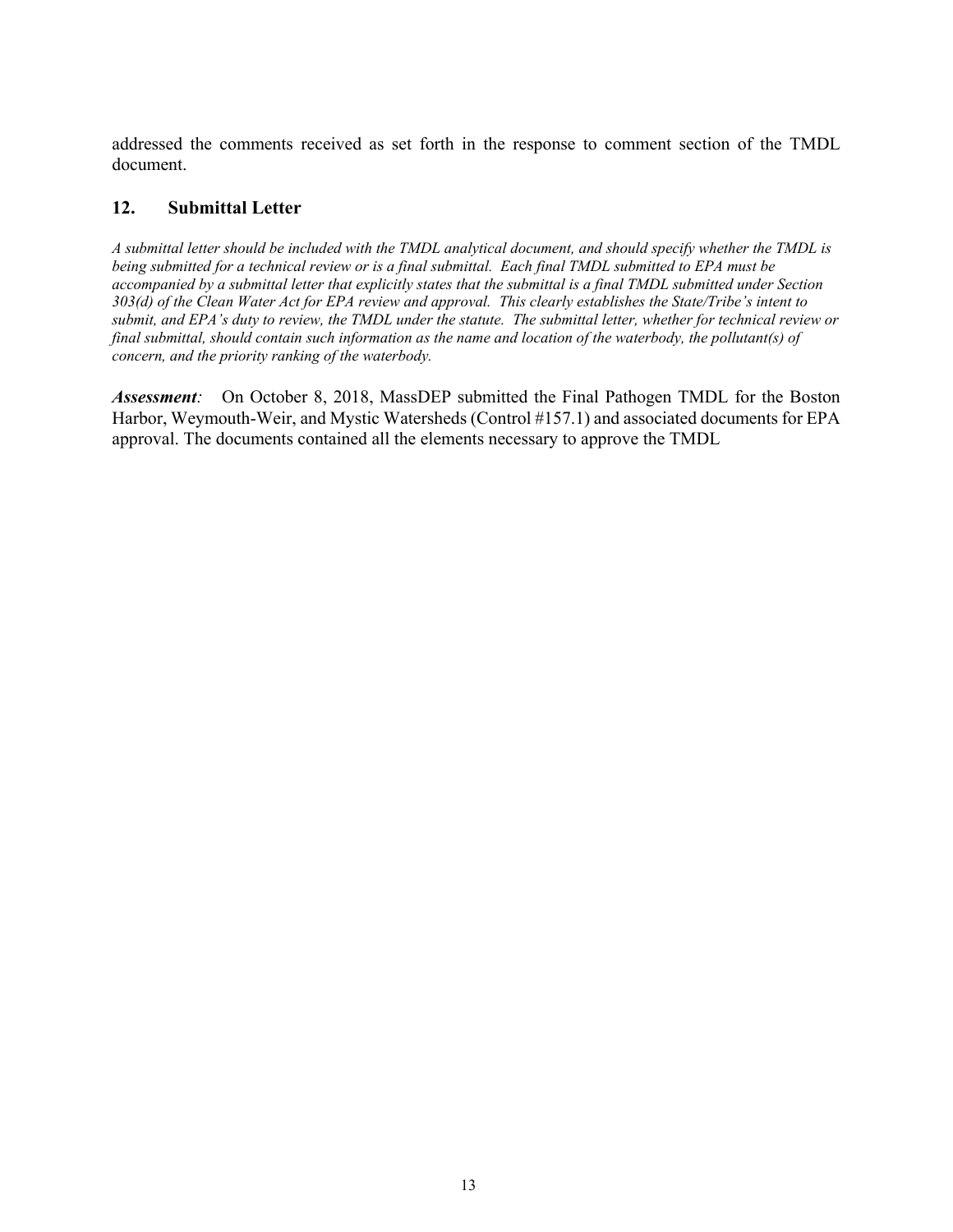# *Attachment 1:* **TMDL document Table --1 Waste Load Allocations (WLAs) and Load Allocations (LAs) As Daily Concentrations (CFU/100ml).**

| <b>Surface</b><br>Water<br>Classification                                                | <b>Pathogen Source</b>                                                                                                                                                              | <b>Waste Load Allocation</b><br><b>Indicator Bacteria</b><br>$(ctu/100$ mL $)^1$                                                                                                                                                                                                                      | <b>Load Allocation</b><br><b>Indicator Bacteria</b><br>$(ctu/100$ mL $)^1$                                                                                                                                                                                 |
|------------------------------------------------------------------------------------------|-------------------------------------------------------------------------------------------------------------------------------------------------------------------------------------|-------------------------------------------------------------------------------------------------------------------------------------------------------------------------------------------------------------------------------------------------------------------------------------------------------|------------------------------------------------------------------------------------------------------------------------------------------------------------------------------------------------------------------------------------------------------------|
| A, B, SA, SB                                                                             | Illicit discharges to storm<br>drains                                                                                                                                               | 0                                                                                                                                                                                                                                                                                                     | Not Applicable                                                                                                                                                                                                                                             |
| (prohibited)                                                                             | Leaking sanitary sewer lines                                                                                                                                                        | 0                                                                                                                                                                                                                                                                                                     | Not Applicable                                                                                                                                                                                                                                             |
|                                                                                          | Failing septic systems                                                                                                                                                              | Not Applicable                                                                                                                                                                                                                                                                                        | 0                                                                                                                                                                                                                                                          |
| А<br>(Includes<br>filtered water<br>supply)                                              | Any regulated discharge-<br>including stormwater runoff <sup>4</sup><br>subject to Phase I or II NPDES<br>permits, NPDES wastewater<br>treatment plant discharges <sup>7,9</sup> .  | Either;<br>E. coli <= geometric mean <sup>5</sup> 126<br>colonies per 100 mL; single sample<br><=235 colonies per 100 mL $^{11}$ ;<br>or<br>Enterococci geometric mean <sup>5</sup><br>b)<br><= 33 colonies per 100 mL and<br>single sample $\leq$ 61 colonies per<br>$100 \; \text{m} \text{L}^{11}$ | Not Applicable                                                                                                                                                                                                                                             |
| &<br>В                                                                                   | Nonpoint source stormwater<br>runoff <sup>4</sup>                                                                                                                                   | Not Applicable                                                                                                                                                                                                                                                                                        | Either<br>E. coli <= geometric mean <sup>5</sup> 126<br>colonies per 100 mL; single sample<br><= 235 colonies per 100 mL;<br>or<br>Enterococci geometric mean <sup>5</sup> <= 33<br>colonies per 100 mL and single<br>sample $\leq$ 61 colonies per 100 mL |
| SA<br>(Approved for<br>shellfishing)                                                     | Any regulated discharge -<br>including stormwater runoff <sup>4</sup><br>subject to Phase I or II NPDES<br>permits, NPDES wastewater<br>treatment plant discharges <sup>7,9</sup> . | Fecal Coliform <= geometric mean,<br>MPN, of 14 organisms per 100 mL<br>nor shall 10% of the samples be<br>>=28 organisms per 100 mL                                                                                                                                                                  | Not Applicable                                                                                                                                                                                                                                             |
|                                                                                          | Nonpoint Source Stormwater<br>Runoff <sup>4</sup>                                                                                                                                   | Not Applicable                                                                                                                                                                                                                                                                                        | Fecal Coliform <= geometric mean,<br>MPN, of 14 organisms per 100 mL<br>nor shall 10% of the samples be<br>>=28 organisms per 100 mL                                                                                                                       |
| SA & SB <sup>10</sup><br>(Beaches <sup>8</sup> and<br>non-designated<br>shellfish areas) | Any regulated discharge -<br>including stormwater runoff <sup>4</sup><br>subject to Phase I or II NPDES<br>permits, NPDES wastewater<br>treatment plant discharges <sup>7,9</sup> . | Enterococci - geometric mean <sup>5</sup> <=<br>35 colonies per 100 mL and single<br>sample $\leq$ 104 colonies per 100<br>$mL^{11}$                                                                                                                                                                  | Not Applicable                                                                                                                                                                                                                                             |
|                                                                                          | Nonpoint Source Stormwater<br>Runoff <sup>4</sup>                                                                                                                                   | Not Applicable                                                                                                                                                                                                                                                                                        | Enterococci -geometric mean <sup>5</sup> <=<br>35 colonies per 100 mL and single<br>sample <= 104 colonies per 100<br>mL                                                                                                                                   |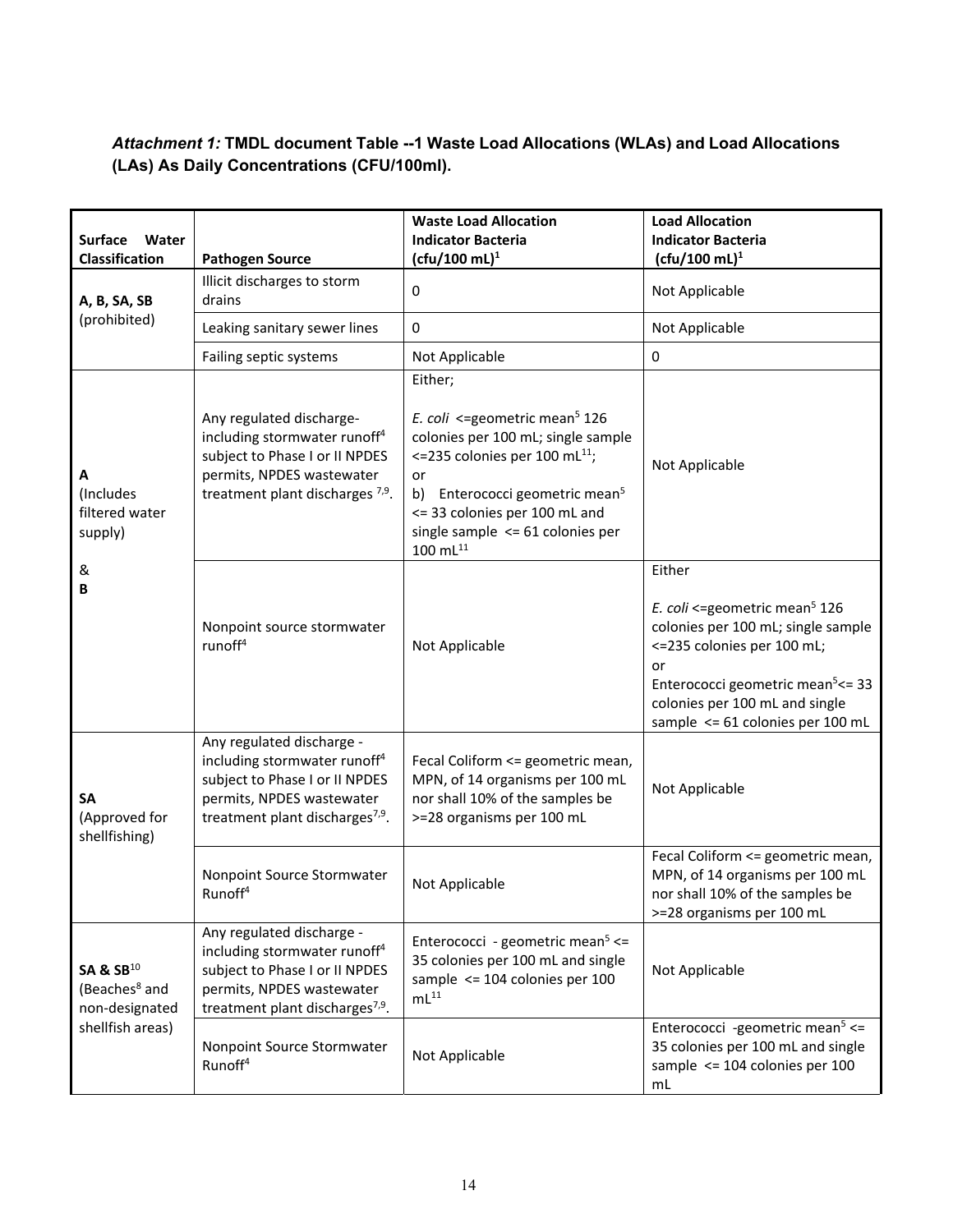|                                                                                                                                                       |                                                                                                                                                                                                                                       | <b>Waste Load Allocation</b>                                                                                                                                                                                                                                                                                                            | <b>Load Allocation</b>                                                                                                                             |
|-------------------------------------------------------------------------------------------------------------------------------------------------------|---------------------------------------------------------------------------------------------------------------------------------------------------------------------------------------------------------------------------------------|-----------------------------------------------------------------------------------------------------------------------------------------------------------------------------------------------------------------------------------------------------------------------------------------------------------------------------------------|----------------------------------------------------------------------------------------------------------------------------------------------------|
| <b>Surface</b><br>Water<br><b>Classification</b>                                                                                                      | <b>Pathogen Source</b>                                                                                                                                                                                                                | <b>Indicator Bacteria</b><br>(cfu/100 mL) <sup>1</sup>                                                                                                                                                                                                                                                                                  | <b>Indicator Bacteria</b><br>$(cfu/100 ml)^1$                                                                                                      |
| <b>SB</b><br>(Approved for                                                                                                                            | Any regulated discharge -<br>including stormwater runoff <sup>4</sup><br>subject to Phase I or II NPDES<br>permits, NPDES wastewater<br>treatment plant discharges <sup>7,9</sup> .                                                   | Fecal Coliform <= median or<br>geometric mean, MPN, of 88<br>organisms per 100 mL nor shall<br>10% of the samples be >=260<br>organisms per 100 mL <sup>11</sup>                                                                                                                                                                        | Not Applicable                                                                                                                                     |
| shellfishing<br>w/depuration)                                                                                                                         | Nonpoint Source Stormwater<br>Runoff <sup>4</sup>                                                                                                                                                                                     | Not Applicable                                                                                                                                                                                                                                                                                                                          | Fecal Coliform <= median or<br>geometric mean, MPN, of 88<br>organisms per 100 mL nor shall<br>10% of the samples be >=260<br>organisms per 100 mL |
| SB/CSO<br>(segments<br><b>Boston Inner</b><br>Harbor(MA 71-<br>$02)^{12}$ , Chelsea<br>River (MA 71-<br>06), Mystic River<br>(MA 71-03) <sup>12</sup> | Any regulated discharge -<br>including stormwater runoff <sup>4</sup><br>subject to Phase I or II NPDES<br>permits, NPDES wastewater<br>treatment plant discharges <sup>7,9</sup> ,<br>and combined sewer<br>overflows <sup>6</sup> . | For Non-CSO Discharges:<br>Enterococci - geometric mean <sup>5</sup><br><= 35 colonies per 100 mL and<br>single sample $\leq$ 104 colonies per<br>$100$ mL $^{11}$<br>For CSO Discharges:<br>CSO activations and volumes<br>limited to those included and<br>identified in permitted MWRA<br>Long-Term CSO Control Plans. <sup>12</sup> | Not Applicable                                                                                                                                     |
|                                                                                                                                                       | Nonpoint Source Stormwater<br>Runoff <sup>4</sup>                                                                                                                                                                                     | Not Applicable                                                                                                                                                                                                                                                                                                                          | Enterococci -geometric mean <sup>5</sup><br><= 35 colonies per 100 mL and<br>single sample $\leq$ 104 colonies per<br>100 mL                       |
| <b>B/CSO Variance</b><br>Alewife Brook<br>(MA 71-04),<br><b>Upper Mystic</b><br>$(MA71-02)$                                                           | <b>Combined Sewer Overflows</b>                                                                                                                                                                                                       | CSO activations and volumes<br>limited to those included and<br>identified in the permitted MWRA<br>Long-Term CSO Control Plan. <sup>12</sup>                                                                                                                                                                                           | Not applicable                                                                                                                                     |

<sup>1</sup> Waste Load Allocation (WLA) and Load Allocation (LA) refer to fecal coliform densities unless specified in table.

 $2$  In all samples taken during any 6 month period

 $3$  In 90% of the samples taken in any six month period;

 $4$ The expectation for WLAs and LAs for stormwater discharges is that they will be achieved through the implementation of BMPs and other controls.

 $^5$  Geometric mean of the 5 most recent samples is used at bathing beaches. For all other waters and during the non‐bathing season the geometric mean of all samples taken within the most recent six months, typically based on a minimum of five samples.

 $6$  Or other applicable water quality standards for CSO's

 $7$  Or shall be consistent with the Waste Water Treatment Plant (WWTP) National Pollutant Discharge Elimination System (NPDES) permit.

<sup>8</sup> Massachusetts Department of Public Health regulations (105 CMR Section 445)

 $9$  Seasonal disinfection may be allowed by the Department on a case-by-case basis.

 $10$  Segments designated as CSO have a long term control plan in place.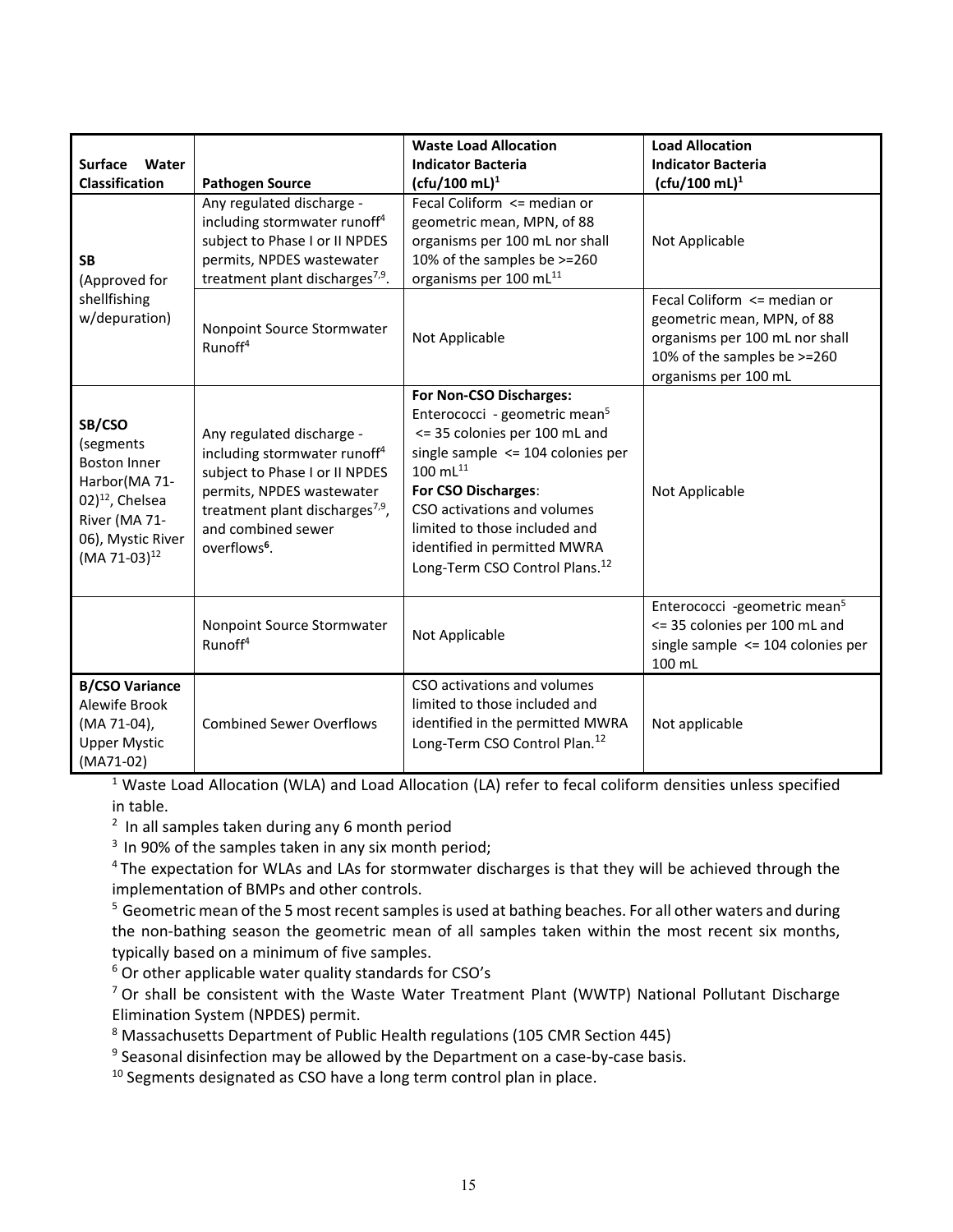<sup>11</sup> Threshold for beach closure. Beaches Environmental Assessment and Coastal Health (BEACH) Act amended the Clean Water Act in 2000.

 $12$  See Second Stipulation of the United States and the Massachusetts Water Resources Authority on "Responsibility and Legal Liability for Combined Sewer Overflow Control" filed in US District Court on March 15, 2006. (MWRA 2006).

Note: This table represents waste load and load allocations based on water quality standards current as of the publication date of these TMDLs. If the pathogen criteria change in the future, MassDEP intends to revise the TMDL by addendum to reflect the revised criteria.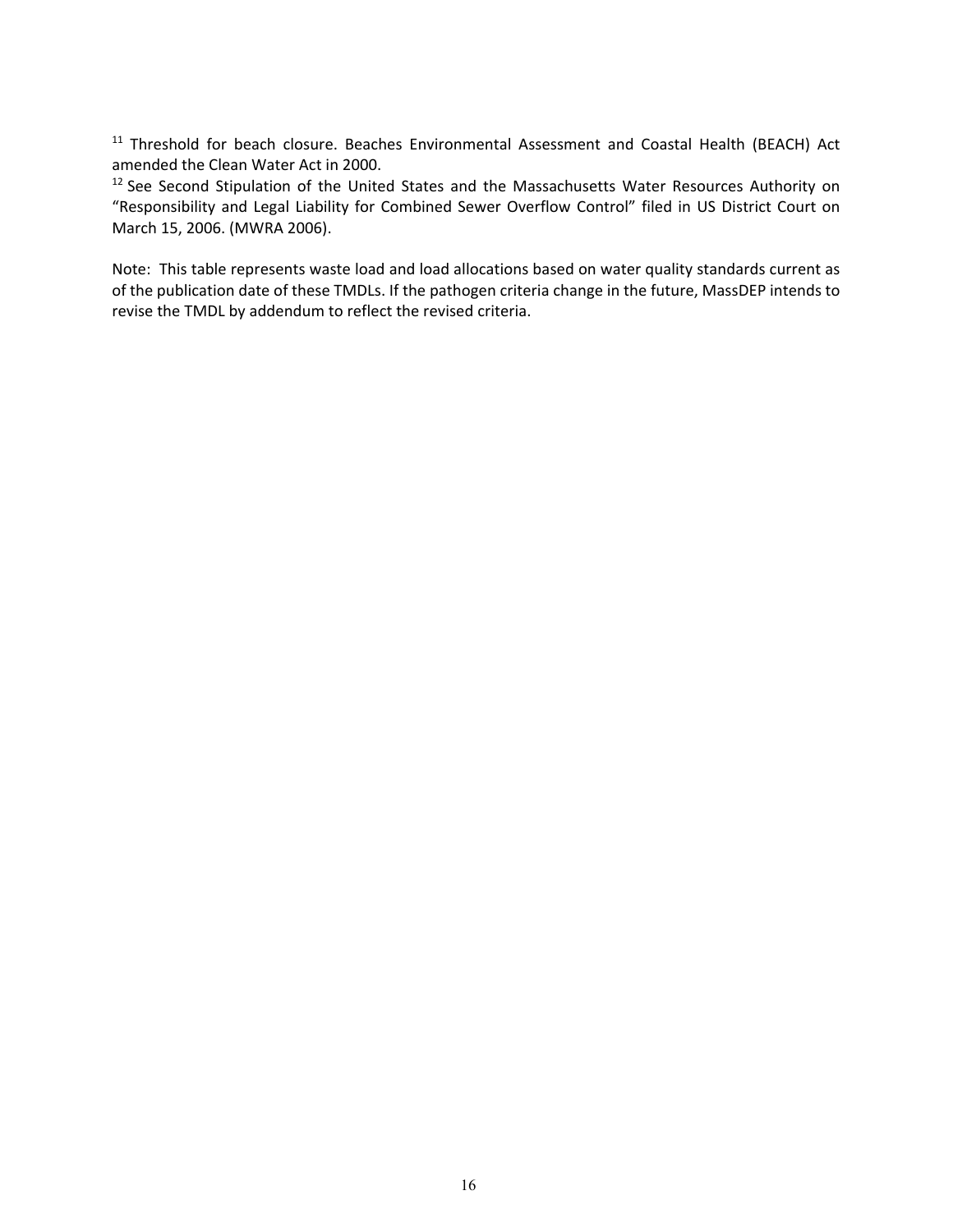|                                      | Data for entry in EPA's National TMDL Tracking System |                 |                                                        |                                                            |                                                                                        |                                                     |                                                                                                                   |                                                               |                                                           |
|--------------------------------------|-------------------------------------------------------|-----------------|--------------------------------------------------------|------------------------------------------------------------|----------------------------------------------------------------------------------------|-----------------------------------------------------|-------------------------------------------------------------------------------------------------------------------|---------------------------------------------------------------|-----------------------------------------------------------|
| TMDL Name*                           |                                                       |                 | <b>Boston Harbor, Weymouth-Weir, Mystic Watersheds</b> |                                                            |                                                                                        |                                                     |                                                                                                                   |                                                               |                                                           |
| Number of TMDLs*                     |                                                       |                 | 52                                                     |                                                            |                                                                                        |                                                     |                                                                                                                   |                                                               |                                                           |
| Type of TMDLs*                       |                                                       |                 | Bacteria                                               |                                                            |                                                                                        |                                                     |                                                                                                                   |                                                               |                                                           |
|                                      | Number of listed causes/parameters (from 303(d) list) |                 | 52                                                     |                                                            |                                                                                        |                                                     |                                                                                                                   |                                                               |                                                           |
| Lead State                           |                                                       |                 | Massachusetts (MA)                                     |                                                            |                                                                                        |                                                     |                                                                                                                   |                                                               |                                                           |
| <b>TMDL Status</b>                   |                                                       |                 | Final                                                  |                                                            |                                                                                        |                                                     |                                                                                                                   |                                                               |                                                           |
| <b>Individual TMDLs listed below</b> |                                                       |                 |                                                        |                                                            |                                                                                        |                                                     |                                                                                                                   |                                                               |                                                           |
| TMDL ID#                             | <b>TMDL</b><br>Segment<br>name                        | TMDL Segment ID | <b>TMDL Pollutant</b><br>ID# & name                    | <b>TMDL</b> Impairment<br>PARAMETERS/<br>Cause ID and name | Pollutant endpoint                                                                     | Unlisted<br>$\overline{\mathcal{C}}$                | <b>MassDEP</b><br>Point Source<br>$&$ ID#                                                                         | Listed for<br>anything<br>else?                               |                                                           |
| R1_MA_2019_01                        | Winthrop Bay,<br>Class SB                             | MA70-10         | <b>500 (Fecal</b><br>Coliform)                         | 500 (Fecal<br>Coliform)                                    | $GM \leq 88$ MPN/100 mL<br>10\% not >=260 MPN/100 mL                                   | ${\bf N}$                                           | MA0000787<br><b>MAS01000</b>                                                                                      | 862 (PCB in Fish<br>Tissue)                                   |                                                           |
| R1 MA 2019 01                        |                                                       |                 | 466<br>(Enterococcus)                                  | 466<br>(Enterococcus)                                      | $GM \le 35 \text{ cftu}/100 \text{ mL}$<br>$SSM \leq 104 \text{ cftu}/100 \text{ mL}$  |                                                     | MAR041084                                                                                                         |                                                               |                                                           |
| R1 MA 2019 01                        | <b>Boston Inner</b><br>Harbor, Class                  | SB/CSO          | MA70-02                                                | 500 (Fecal<br>Coliform)                                    | 500 (Fecal<br>Coliform)                                                                | $GM \leq 88$ MPN/100 mL<br>10% not >=260 MPN/100 mL | N                                                                                                                 | MA0101192<br>MA0004731<br>MAG250019                           | 862 (PCB in Fish<br>Tissue), 449<br>(Dissolved<br>Oxygen) |
| R1 MA 2019 01                        |                                                       |                 | 466<br>(Enterococcus)                                  | 466<br>(Enterococcus)                                      | $GM \le 35 \text{ cft}/100 \text{ mL}$ ,<br>$SSM \leq 104 \text{ cftu}/100 \text{ mL}$ |                                                     | MA0040142<br>MA0003832<br>MA0000787<br>MA0103284<br>MA0003123<br>MA0090671<br>MA0033928<br>MAS010001<br>MAR041077 |                                                               |                                                           |
| R1 MA 2019 01                        | Pleasure Bay,<br>Class SB                             | MA70-11         | 500 (Fecal<br>Coliform)                                | 500 (Fecal<br>Coliform)                                    | $GM \leq 88$ MPN/100 mL<br>10% not >=260 MPN/100 mL                                    | $\mathbf N$                                         | MAG910128                                                                                                         | 862 (PCB in Fish<br>Tissue)                                   |                                                           |
| R1 MA 2019 01                        |                                                       |                 | 466<br>(Enterococcus)                                  | 466<br>(Enterococcus)                                      | $GM \le 35 \text{ cft}/100 \text{ mL}$<br>$SSM \leq 104 \text{ cftu}/100 \text{ mL}$   |                                                     |                                                                                                                   |                                                               |                                                           |
| R1 MA 2019 01                        | Dorchester Bay,<br>Class SB                           | MA70-03         | 500 (Fecal<br>Coliform)                                | 500 (Fecal<br>Coliform)                                    | $GM \leq 88$ MPN/100 mL<br>10% not >=260 MPN/100 mL                                    | N                                                   | MA0040304<br>MA0101192<br>MA0103284                                                                               | 862 (PCB in Fish<br><b>Tissue</b> ), 1070<br>(Total Suspended |                                                           |
| R1 MA 2019 01                        |                                                       |                 | 466<br>(Enterococcus),                                 | 466<br>(Enterococcus)                                      | $GM \le 35 \text{ cft} / 100 \text{ mL}$<br>$SSM \leq 104 \text{ cftu}/100 \text{ mL}$ |                                                     | MAR041081                                                                                                         | Solids), $1110$<br>(Turbidity)                                |                                                           |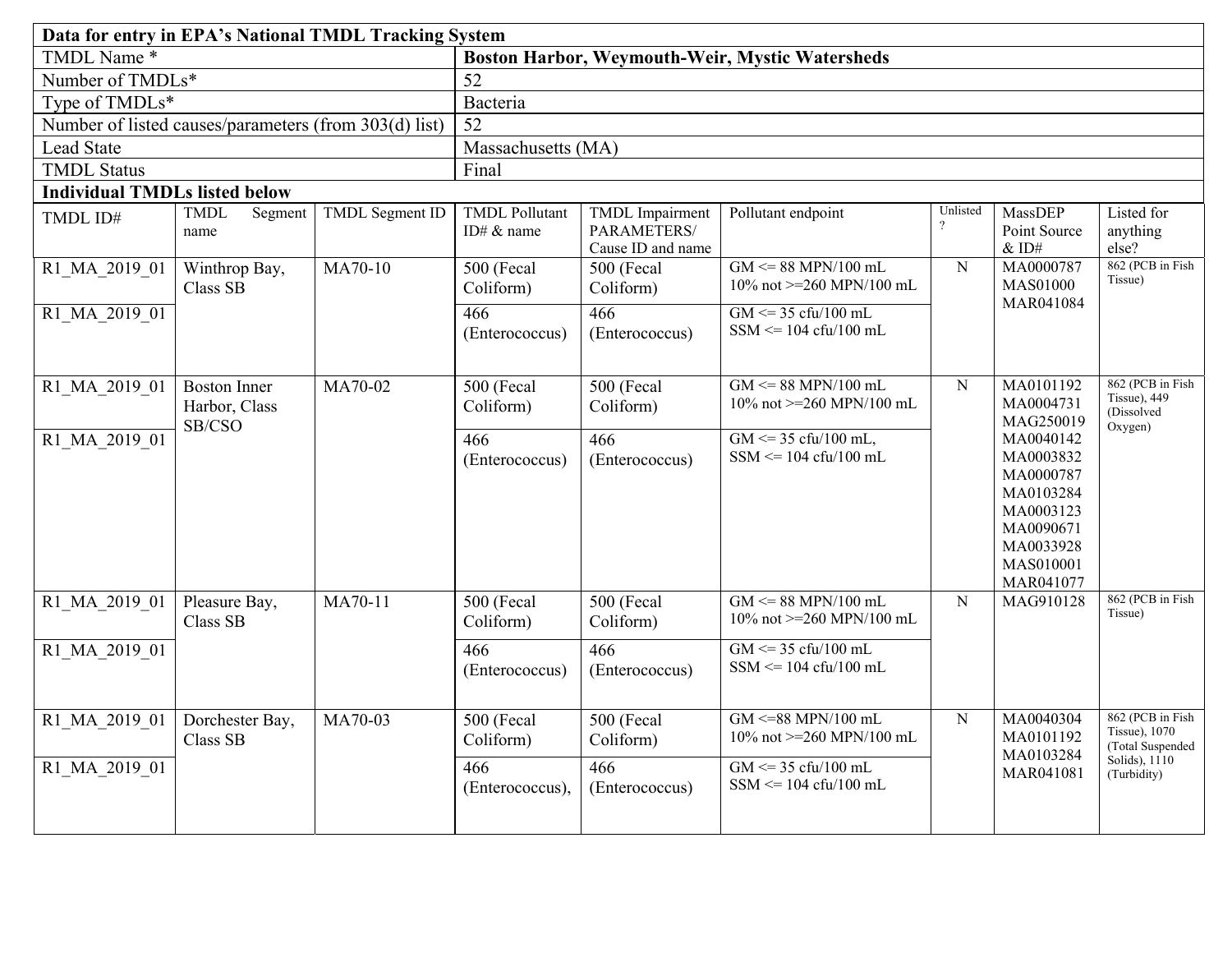| R1 MA 2019 01 | Quincy Bay,<br>Class SA    | MA70-04 | 500 (Fecal<br>Coliform)   | 500 (Fecal<br>Coliform) | $GM \leq 14$ MPN/100 mL<br>10% not >=28 MPN/100 mL                                     | ${\bf N}$   | MAR041081                                                           | 862 (PCB in Fish<br>Tissue) |
|---------------|----------------------------|---------|---------------------------|-------------------------|----------------------------------------------------------------------------------------|-------------|---------------------------------------------------------------------|-----------------------------|
| R1 MA 2019 01 |                            |         | 466<br>(Enterococcus)     | 466<br>(Enterococcus)   | $GM \le 35 \text{ cftu}/100 \text{ mL}$<br>$SSM \leq 104 \text{ cftu}/100 \text{ mL}$  |             |                                                                     |                             |
| R1 MA 2019 01 | Quincy Bay,<br>Class SB    | MA70-05 | $500$ (Fecal<br>Coliform) | 500 (Fecal<br>Coliform) | $GM \leq 88$ MPN/100 mL<br>10% not >=260 MPN/100 mL                                    | ${\bf N}$   | MAR041081                                                           | 862 (PCB in Fish<br>Tissue) |
| R1 MA 2019 01 |                            |         | 466<br>(Enterococcus)     | 466<br>(Enterococcus)   | $GM \le 35 \text{ cftu}/100 \text{ mL}$<br>$SSM \leq 104 \text{ cftu}/100 \text{ mL}$  |             |                                                                     |                             |
| R1 MA 2019 01 | Hingham Bay,<br>Class SB   | MA70-06 | 500 (Fecal<br>Coliform)   | 500 (Fecal<br>Coliform) | $GM \leq 88$ MPN/100 mL<br>10% not >=260 MPN/100 mL                                    | $\mathbf N$ | MA0103284<br>MAR041081                                              | 862 (PCB in Fish<br>Tissue) |
| R1 MA 2019 01 |                            |         | 466<br>(Enterococcus)     | 466<br>(Enterococcus)   | $GM \le 35 \text{ cft} / 100 \text{ mL}$<br>$SSM \leq 104 \text{ cftu}/100 \text{ mL}$ |             |                                                                     |                             |
| R1 MA 2019 01 | Hingham Bay,<br>Class SB   | MA70-07 | 500 (Fecal<br>Coliform)   | 500 (Fecal<br>Coliform) | $GM \leq 88$ MPN/100 mL<br>10% not >=260 MPN/100 mL                                    | N           | MAR041040<br>MAR041038<br>MAR041070                                 | 862 (PCB in Fish<br>Tissue) |
| R1 MA 2019 01 |                            |         | 466<br>(Enterococcus)     | 466<br>(Enterococcus)   | $GM \le 35 \text{ cft} / 100 \text{ mL}$<br>$SSM \leq 104 \text{ cftu}/100 \text{ mL}$ |             |                                                                     |                             |
| R1 MA 2019 01 | Hull Bay, Class<br>SB      | MA70-09 | 500 (Fecal<br>Coliform)   | 500 (Fecal<br>Coliform) | $GM \leq 88$ MPN/100 mL<br>10% not >=260 MPN/100 mL                                    | ${\bf N}$   | MAR041040                                                           | 862 (PCB in Fish<br>Tissue) |
| R1 MA 2019 01 |                            |         | 466<br>(Enterococcus)     | 466<br>(Enterococcus)   | $GM \le 35 \text{ cftu}/100 \text{ mL}$<br>$SSM \leq 104 \text{ cftu}/100 \text{ mL}$  |             |                                                                     |                             |
| R1 MA 2019 01 | Boston Harbor,<br>Class SB | MA70-01 | 500 (Fecal<br>Coliform)   | 500 (Fecal<br>Coliform) | $GM \leq 88$ MPN/100 mL<br>10% not >=260 MPN/100 mL                                    | ${\bf N}$   | MA0000787<br>MA0103284<br>MA0101231<br>MA0090433                    | 862 (PCB in Fish<br>Tissue) |
| R1 MA 2019 01 |                            |         | 466<br>(Enterococcus)     | 466<br>(Enterococcus)   | $GM \le 35 \text{ cft} / 100 \text{ mL}$<br>$SSM \leq 104 \text{ cftu}/100 \text{ mL}$ |             | MA0032751<br><b>MAS01000</b><br>MAR041040<br>MAR041081<br>MAR041084 |                             |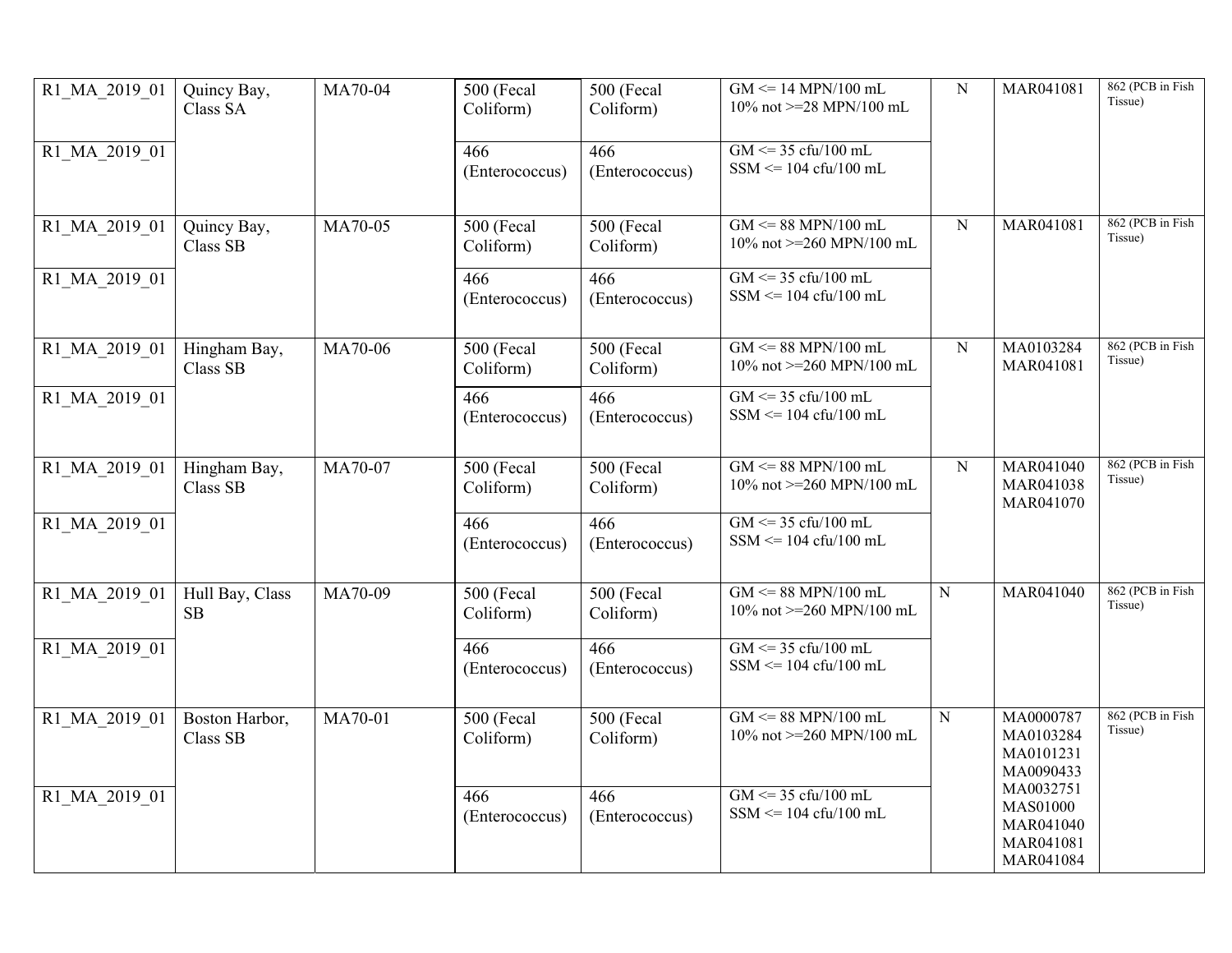| R1 MA 2019 01 | Cochato River,<br>Class B                         | MA74-06 | 471<br>(Escherichia<br>Coli (E. Coli))  | 471 (Escherichia<br>Coli (E. Coli)) | $GM \le 126 \text{ cftu}/100 \text{ mL}$<br>SSM <= $235 \text{ cftu}/100 \text{ mL}$   | ${\bf N}$   | MAR041039<br>MAR041029              | 372 (DDT), 267<br>(Chlordane), 449<br>(Dissolved)<br>Oxygen)                      |
|---------------|---------------------------------------------------|---------|-----------------------------------------|-------------------------------------|----------------------------------------------------------------------------------------|-------------|-------------------------------------|-----------------------------------------------------------------------------------|
| R1 MA 2019 01 | Monatiquot<br>River, Class B                      | MA74-08 | 471<br>(Escherichia<br>Coli (E. Coli))) | 471 (Escherichia<br>Coli (E. Coli)) | $GM \le 126 \text{ cftu}/100 \text{ mL}$<br>SSM <= $235 \text{ cftu}/100 \text{ mL}$   | ${\bf N}$   | MAR041029                           | 449 (Dissolved<br>Oxygen), 135<br>(Aquatic<br>Macroinvertebrat<br>Bioassessments) |
| R1 MA 2019 01 | Town Brook,<br>Class B/SB                         | MA74-09 | 471<br>(Escherichia<br>Coli (E. Coli))  | 471 (Escherichia<br>Coli (E. Coli)) | $GM \le 126 \text{ cftu}/100 \text{ mL}$<br>SSM <= $235 \text{ cftu}/100 \text{ mL}$   | ${\bf N}$   | MA0033987<br>MAR041081<br>MAR041029 | 135 (Aquatic<br>Macroinvertebrat<br>Bioassessments)                               |
| R1 MA 2019 01 | Hingham Harbor,<br>Class SA                       | MA74-18 | 500 (Fecal<br>Coliform)                 | 500 (Fecal<br>Coliform)             | $GM \le 14 \text{ MPN}/100 \text{ mL}$ ,<br>10% not $>=$ 28 MPN/100 mL                 | N           | MAR041038                           | 862 (PCB in Fish<br>Tissue)                                                       |
| R1 MA 2019 01 |                                                   |         | 466<br>(Enterococcus)                   | 466<br>(Enterococcus)               | $GM \leq 35 \text{ cftu}/100 \text{ mL}$<br>$SSM \leq 104 \text{ cftu}/100 \text{ mL}$ |             |                                     |                                                                                   |
| R1 MA 2019 01 | Town River Bay,<br>Class SA                       | MA74-15 | 500 (Fecal<br>Coliform)                 | 500 (Fecal<br>Coliform)             | $GM \le 14 \text{ MPN}/100 \text{ mL}$ ,<br>10% not >=28 MPN/100 mL                    | ${\bf N}$   | MA0004073<br>MA0020869<br>MA0028037 | 862 (PCB in Fish<br>Tissue), 449<br>(Dissolved<br>Oxygen)                         |
| R1 MA 2019 01 |                                                   |         | 466<br>(Enterococcus)                   | 466<br>(Enterococcus)               | $GM \le 35 \text{ cft} / 100 \text{ mL}$<br>$SSM \leq 104 \text{ cftu}/100 \text{ mL}$ |             | MAR041081                           |                                                                                   |
| R1 MA 2019 01 | Weymouth Fore<br>River, Class                     | MA74-14 | 500 (Fecal<br>Coliform)                 | 500 (Fecal<br>Coliform)             | $GM \leq 88$ MPN/100 mL<br>10% not >=260 MPN/100 mL                                    | $\mathbf N$ | MA0004782<br>MA0004073<br>MA0031551 | 862 (PCB in Fish<br>Tissue)                                                       |
| R1 MA 2019 01 | B/SB                                              |         | 466<br>(Enterococcus)                   | 466<br>(Enterococcus)               | $GM \leq 35 \text{ cftu}/100 \text{ mL}$<br>$SSM \leq 104 \text{ cftu}/100 \text{ mL}$ |             | MAR041081<br>MAR041029<br>MAR041070 |                                                                                   |
| R1 MA 2019 01 | Old Swamp<br>River, Class A<br>(PWS Trib,<br>ORW) | MA74-03 | 471<br>(Escherichia<br>Coli (E. Coli))  | 471 (Escherichia<br>Coli (E. Coli)) | $GM \le 126 \text{ cftu}/100 \text{ mL}$<br>SSM <= $235 \text{ cftu}/100 \text{ mL}$   | ${\bf N}$   | MAR041058<br>MAR041070              |                                                                                   |
| R1 MA 2019 01 | Mill River, Class<br>A (PWS Trib.)                | MA74-04 | 471<br>(Escherichia<br>Coli (E. Coli))  | 471 (Escherichia<br>Coli (E. Coli)) | $GM \le 126 \text{ cftu}/100 \text{ mL}$<br>SSM <= $235 \text{ cftu}/100 \text{ mL}$   | ${\bf N}$   | MAR041055<br>MAR041070              | 791<br>(Nutrient/Eutrop<br>hication<br>Biological<br>Indicators)                  |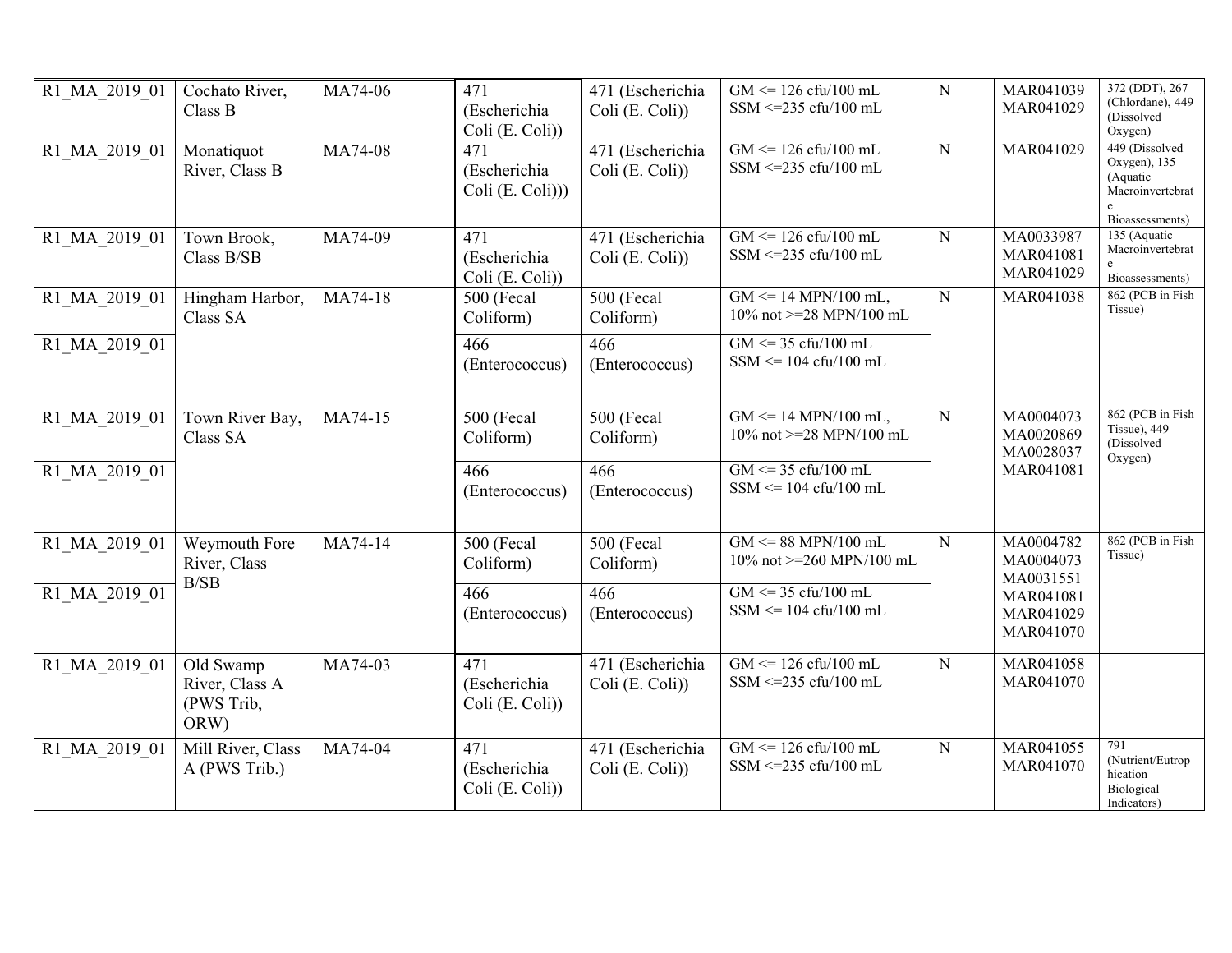| R1 MA 2019 01 | Weymouth Back<br>River, Class B<br>(ORW)  | MA74-05 | 471<br>(Escherichia<br>Coli (E. Coli))  | 471 (Escherichia<br>Coli (E. Coli)) | $GM \le 126 \text{ cftu}/100 \text{ mL}$<br>SSM <= 235 cfu/100 mL                      | ${\bf N}$ | MAR041070                                                                               | 449 (Dissolved<br>Oxygen)                                                                                                                                                                                                    |
|---------------|-------------------------------------------|---------|-----------------------------------------|-------------------------------------|----------------------------------------------------------------------------------------|-----------|-----------------------------------------------------------------------------------------|------------------------------------------------------------------------------------------------------------------------------------------------------------------------------------------------------------------------------|
| R1 MA 2019 01 | Weymouth Back<br>River, Class SA          | MA74-13 | 500 (Fecal<br>Coliform)                 | <b>500 (Fecal</b><br>Coliform)      | $GM \leq 14$ MPN/100 mL<br>10% not >=28 MPN/100 mL                                     | ${\bf N}$ | MAR041070                                                                               | 862 (PCB in Fish<br>Tissue)                                                                                                                                                                                                  |
| R1 MA 2019 01 |                                           |         | 466<br>(Enterococcus)                   | 466<br>(Enterococcus)               | $GM \le 35 \text{ cft}/100 \text{ mL}$<br>$SSM \leq 104 \text{ cftu}/100 \text{ mL}$   |           |                                                                                         |                                                                                                                                                                                                                              |
| R1 MA 2019 01 | Weir River, Class<br>B/SA                 | MA74-02 | 471<br>(Escherichia<br>Coli (E. Coli))) | 471 (Escherichia<br>Coli (E. Coli)) | $GM \le 126 \text{ cftu}/100 \text{ mL}$<br>SSM <= 235 cfu/100 mL                      | ${\bf N}$ | MA0040410<br>MAG640032<br>MAR041038<br>MAR041040                                        | 791<br>(Nutrient/Eutrop<br>hication<br>Biological<br>Indicators), 983<br>(Sedimentation/S<br>iltation)                                                                                                                       |
| R1 MA 2019 01 | Weir River, Class<br><b>SA</b>            | MA74-11 | 500 (Fecal<br>Coliform)                 | <b>500 (Fecal</b><br>Coliform)      | $GM \leq 14$ MPN/100 mL<br>10% not >=28 MPN/100 mL                                     | ${\bf N}$ | MAR041038<br>MAR041040                                                                  | 862 (PCB in Fish<br>Tissue)                                                                                                                                                                                                  |
| R1 MA 2019 01 |                                           |         | 466<br>(Enterococcus)                   | 466<br>(Enterococcus)               | $GM \le 35 \text{ cft} / 100 \text{ mL}$<br>$SSM \leq 104 \text{ cftu}/100 \text{ mL}$ |           |                                                                                         |                                                                                                                                                                                                                              |
| R1 MA 2019 01 | Aberjona River,<br>Class B                | MA71-01 | 471<br>(Escherichia<br>Coli (E. Coli))  | 471 (Escherichia<br>Coli (E. Coli)) | $GM \leq 126$ cfu/100 mL<br>$SSM \leq 235$ cfu/100 mL                                  | ${\bf N}$ | MAG250009<br>MAG910074<br>MAR041056<br>MAR041072                                        | 975 (Sediment<br>Bioassay), 903<br>(Phosphorus,<br>Total), 135<br>(Aquatic<br>Macroinvertebrat<br>e<br>Bioassessments),<br>125 (Ammonia,<br>Un-Ionized), 145<br>(Arsenic), 449<br>(Dissolved<br>Oxygen), 1110<br>(Turbidity) |
| R1 MA 2019 01 | Alewife Brook,<br>Class B CSO<br>Variance | MA71-04 | 471<br>(Escherichia<br>Coli (E. Coli))  | 471 (Escherichia<br>Coli (E. Coli)) | $GM \le 126 \text{ cftu}/100 \text{ mL}$<br>SSM <= 235 cfu/100 mL                      | ${\bf N}$ | MA0101974<br>MA0040321<br>MA0101982<br>MA0103284<br>MAR041074<br>MAR041072<br>MAR041082 | 1031 (Taste and<br>Odor), 903<br>(Phosphorus,<br>Total), 862 (PCB<br>in Fish Tissue),<br>449 (Dissolved<br>Oxygen), $345$<br>(Copper), 663<br>(Lead), 975<br>(Sediment<br>Bioassay), 973<br>(Secchi Disk<br>Transparency),   |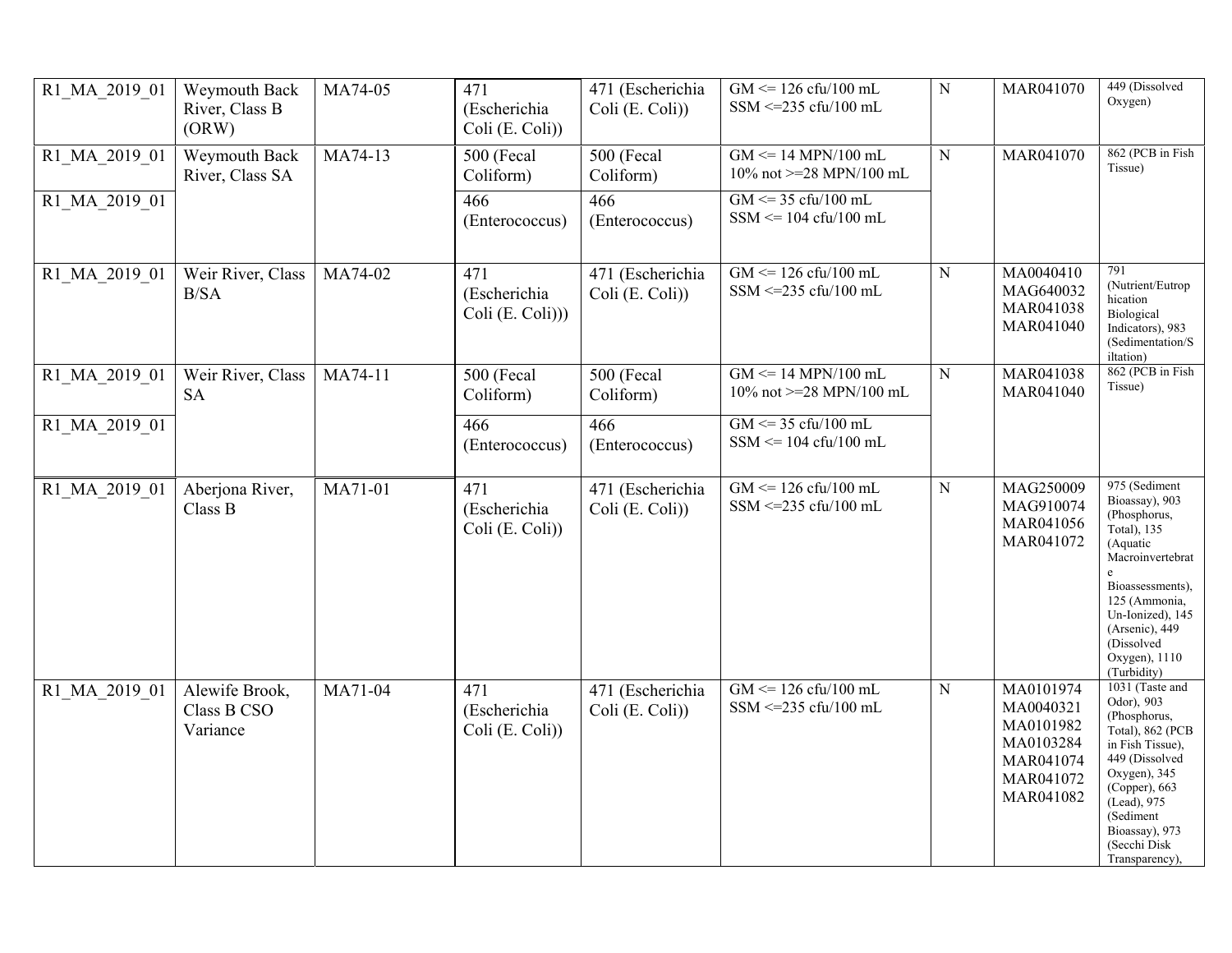|               |                                          |         |                                        |                                     |                                                                                      |           |                                                                            | 556<br>(Foam/Flocs/Scu<br>m/Oil Slicks)                                                                                                                                                                                                                                                                                                                                        |
|---------------|------------------------------------------|---------|----------------------------------------|-------------------------------------|--------------------------------------------------------------------------------------|-----------|----------------------------------------------------------------------------|--------------------------------------------------------------------------------------------------------------------------------------------------------------------------------------------------------------------------------------------------------------------------------------------------------------------------------------------------------------------------------|
| R1 MA 2019 01 | Malden River,<br>Class B                 | MA71-05 | 471<br>(Escherichia<br>Coli (E. Coli)) | 471 (Escherichia<br>Coli (E. Coli)) | $GM \le 126 \text{ cftu}/100 \text{ mL}$<br>SSM <= 235 cfu/100 mL                    | ${\bf N}$ | MAR041131<br>MAR041078                                                     | 893 (PH, High),<br>1031 (Taste and<br>Odor), 1070<br>(Total Suspended<br>Solids), 973<br>(Secchi Disk<br>Transparency),<br>450 (Dissolved<br>Oxygen<br>Saturation), 267<br>(Chlordane), 449<br>(Dissolved<br>Oxygen), $556$<br>(Foam/Flocs/Scu<br>m/Oil Slicks), ),<br>975 (Sediment<br>Bioassay), 372<br>(DDT), 862<br>(PCB in Fish<br>Tissue), 903<br>(Phosphorus,<br>Total) |
| R1 MA 2019 01 | Mystic River,<br>Class B CSO<br>Variance | MA71-02 | 471<br>(Escherichia<br>Coli (E. Coli)) | 471 (Escherichia<br>Coli (E. Coli)) | $GM \le 126 \text{ cftu}/100 \text{ mL}$<br>SSM <= $235 \text{ cftu}/100 \text{ mL}$ | ${\bf N}$ | MA0101982<br>MA0103284<br>MAR041027<br>MAR041049<br>MAR041082<br>MAR041078 | 372 (DDT), 267<br>(Chlordane), 975<br>(Sediment<br>Bioassay), 291<br>(Chlorophyll a),<br>145 (Arsenic),<br>903 (Phosphorus,<br>Total), 973<br>(Secchi Disk<br>Transparency),<br>862 (PCB in Fish<br>Tissue), $450$<br>(Dissolved<br>Oxygen<br>Saturation)                                                                                                                      |
| R1 MA 2019 01 | Chelsea River,<br>Class SB/CSO           | MA71-06 | 500 (Fecal<br>Coliform)                | 500 (Fecal<br>Coliform)             | $GM \leq 88$ MPN/100 mL<br>10% not >=260 MPN/100 mL                                  | ${\bf N}$ | MA0004006<br>MA0101877<br>MA0003280<br>MA0001091<br>MA0001929<br>MA0000825 | 889 (Petroleum<br>Hydrocarbons),<br>862 (PCBs in<br>Fish Tissue),<br>1110 (Turbidity),<br>125 (Ammonia,<br>Un-Ionized), 980                                                                                                                                                                                                                                                    |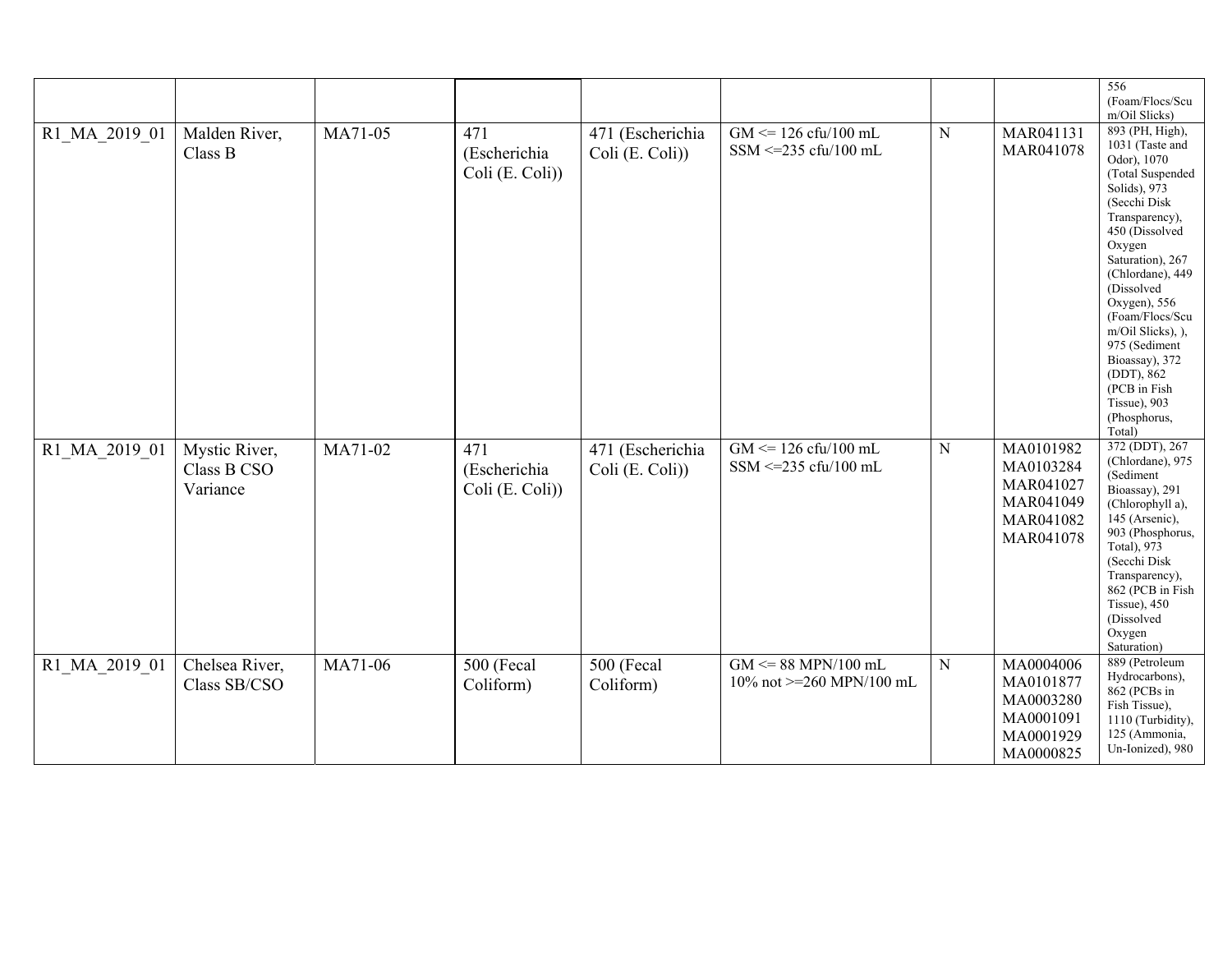| R1 MA 2019 01                  |                                  |         | 466<br>(Enterococcus)                  | 466<br>(Enterococcus)               | $GM \le 35 \text{ cft} / 100 \text{ mL}$<br>$SSM \leq 104 \text{ cftu}/100 \text{ mL}$          |           | MA0003425<br>MA0003298<br>MA0101192<br>MAR041077<br>MAR041057<br>MAR041173 | (Sediment<br>Screening Value<br>- Exceedance),<br>449 (Dissolved<br>Oxygen), 1031<br>(Taste and Odor).                                  |
|--------------------------------|----------------------------------|---------|----------------------------------------|-------------------------------------|-------------------------------------------------------------------------------------------------|-----------|----------------------------------------------------------------------------|-----------------------------------------------------------------------------------------------------------------------------------------|
| R1 MA 2019 01<br>R1 MA 2019 01 | Mystic River,<br>Class SB/CSO    | MA71-03 | 500 (Fecal<br>Coliform)<br>466         | 500 (Fecal<br>Coliform)<br>466      | $GM \leq 88$ MPN/100 mL<br>10% not >=260 MPN/100 mL<br>$GM \le 35 \text{ cft} / 100 \text{ mL}$ | ${\bf N}$ | MA0101982<br>MA0103284<br>MA0101974<br>MA0004740<br>MA0101192              | (Foam/Flocs/<br>Scum/Oil<br>Slicks), 980<br>(Sediment<br>Screening Value<br>- Exceedance),<br>889 (Petroleum                            |
|                                |                                  |         | (Enterococcus)                         | (Enterococcus)                      | $SSM \leq 104 \text{ cftu}/100 \text{ mL}$                                                      |           |                                                                            | Hydrocarbons),<br>449 (Dissolved<br>Oxygen), 1031<br>(Taste and Odor),<br>125 (Ammonia,<br>Un-Ionized), 862<br>(PCBs in Fish<br>Tissue) |
| R1 MA 2019 01                  | Mill Brook, Class<br>B           | MA71-07 | 471<br>(Escherichia<br>Coli (E. Coli)) | 471 (Escherichia<br>Coli (E. Coli)) | $GM \leq 126$ cfu/100 mL<br>SSM <= 235 cfu/100 mL                                               | ${\bf N}$ | MAR041027                                                                  |                                                                                                                                         |
| R1 MA 2019 01                  | Mill Creek, Class<br><b>SB</b>   | MA71-08 | 500 (Fecal<br>Coliform)                | 500 (Fecal<br>Coliform)             | $GM \leq 88$ MPN/100 mL<br>10% not >=260 MPN/100 mL                                             | ${\bf N}$ | MAR041077<br>MAR041057                                                     | 862 (PCBs in<br>Fish Tissue)                                                                                                            |
| R1 MA 2019 01                  |                                  |         | 466<br>(Enterococcus)                  | 466<br>(Enterococcus)               | $GM \le 35 \text{ cftu}/100 \text{ mL}$<br>$SSM \leq 104 \text{ cftu}/100 \text{ mL}$           |           |                                                                            |                                                                                                                                         |
| R1 MA 2019 01                  | Winn Brook,<br>Class B           | MA71-09 | 471<br>(Escherichia<br>Coli (E. Coli)) | 471 (Escherichia<br>Coli (E. Coli)) | $GM \leq 126$ cfu/100 mL<br>SSM <= 235 cfu/100 mL                                               | ${\bf N}$ | MAR041074                                                                  |                                                                                                                                         |
| R1 MA 2019 01                  | Belle Isle Inlet,<br>Class SA    | MA71-14 | 500 (Fecal<br>Coliform)                | 500 (Fecal<br>Coliform)             | $GM \leq 14$ MPN/100 mL<br>10% not >=28 MPN/100 mL                                              | ${\bf N}$ | MAR041057<br>MAR051085                                                     | 862 (PCBs in<br>Fish Tissue)                                                                                                            |
| R1 MA 2019 01                  |                                  |         | 466<br>(Enterococcus)                  | 466<br>(Enterococcus)               | $GM \le 35 \text{ cft}/100 \text{ mL}$<br>$SSM \leq 104 \text{ cftu}/100 \text{ mL}$            |           |                                                                            |                                                                                                                                         |
| R1 MA 2019 01                  | Unnamed<br>Tributary, Class<br>B | MA71-13 | 471<br>(Escherichia<br>Coli (E. Coli)) | 471 (Escherichia<br>Coli (E. Coli)) | $GM \le 126 \text{ cftu}/100 \text{ mL}$<br>SSM <= 235 cfu/100 mL                               | ${\bf N}$ | MAR041049                                                                  |                                                                                                                                         |